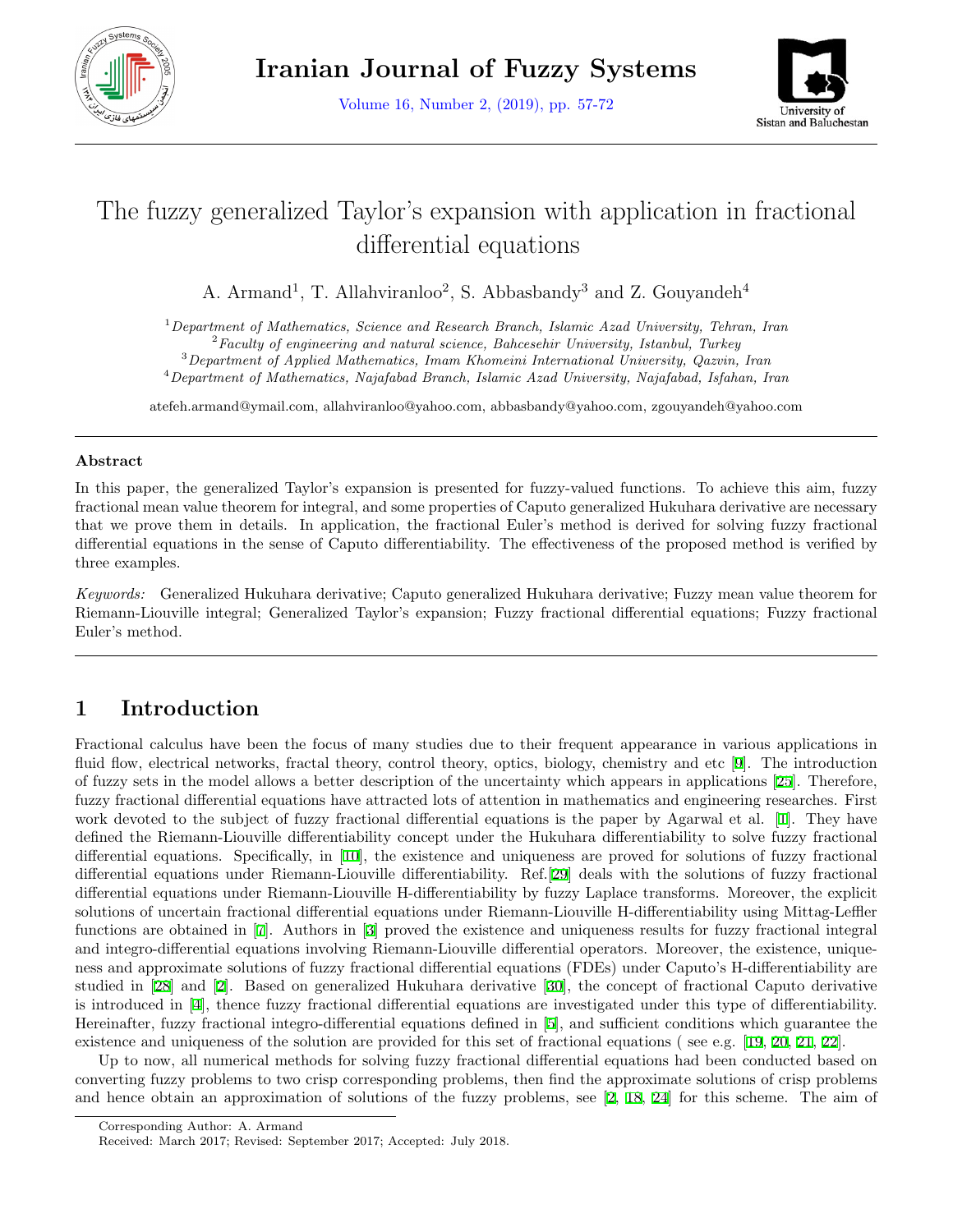this paper is to provide a method for solving fuzzy fractional differential equations, without converting it into two crisp equations. To achieve this, the mean value theorem for fuzzy Riemann-Liouville integral and several properties of Caputo generalized Hukuhara derivative are obtained, in order to obtain fuzzy generalized Taylor's formula. Then from it, we get the fractional Euler's method for various type of differentiability.

The paper is organized as follows: As preliminaries, we represent some basic results on fuzzy numbers and the differentiability and integrability properties for the fuzzy-valued functions. In Section [3](#page-3-0), we give mean value theorem for fuzzy Riemann-Liouville integral. In Section [4,](#page-5-0) we present the Taylor's expansion for Caputo generalized Hukuhara derivatives, and also Section [5](#page-7-0) is devoted to the generalized Taylor's expansion for fuzzy-valued functions. Consequently, Section [6](#page-10-0) offers fuzzy fractional Euler's method for solving fuzzy differential equations of fractional orders. The approximate solution of three examples of fuzzy fractional differential equation is obtained in Section[7](#page-10-1). Conclusions are discussed in Section [8.](#page-13-0)

#### **2 Preliminaries**

A fuzzy subset of R is defined in terms of membership function such that a membership function  $u : \mathbb{R} \to [0, 1]$  is assigned to each point  $x \in \mathbb{R}$  a grade of membership in the fuzzy set. Let  $\mathbb{R}_{\mathcal{F}}$  denote the fuzzy subsets of real axis  $(i.e. u : \mathbb{R} \to [0, 1])$  which satisfies

- (i) *u* is fuzzy convex;
- (ii) *u* is normal, i.e., there exists an  $x_0 \in \mathbb{R}$  such that  $u(x_0) = 1$ ;
- (iii) *u* is upper semi-continuous;
- (iv) closure of  $\{x \in \mathbb{R} | u(x) > 0\}$  is compact.

Then  $\mathbb{R}_{\mathcal{F}}$  is called the space of fuzzy numbers( see e.g. [\[15](#page-15-10)]).

For each  $0 < r \leq 1$  the *r*-level set  $[u]^r$  of a fuzzy number *u* is the subset of points  $x \in \mathbb{R}$  with membership grade  $u(x)$ of at least *r*, that is  $[u]^r = \begin{cases}$  $x \in \mathbb{R} \Big| u(x) \geq r$  $\lambda$  $= [u_-(r), u_+(r)]$  and  $[u]^0 = cl \Big\{ x \in \mathbb{R} \Big| u(t) > 0 \Big\}$  $\mathcal{L}$ . Then it is well-known that for each  $r \in [0, 1]$ ,  $[u]^r$  is a bounded closed interval. Also the addition and scalar multiplication of fuzzy numbers in  $\mathbb{R}_{\mathcal{F}}$  will be defined level set wise, that is,  $\forall u, v \in \mathbb{R}_{\mathcal{F}}$  and  $\forall k \in \mathbb{R}$ ,  $[u \oplus v]^r = [u]^r + [v]^r$ ,  $[k \odot u]^r = k [u]^r$ , for any  $r \in [0, 1].$ 

**Definition 2.1.** *A fuzzy number u is determined by a pair*  $(u_-, u_+)$  *of functions*  $u_-, u_+ : [0,1] \rightarrow \mathbb{R}$ *, the end-points of the r-level sets, which satisfy the following requirements:*

- *(i)*  $u_−(r)$  *is a bounded non-decreasing left continuous function in [0, 1], and right continuous at* 0*,*
- *(ii)*  $u_{+}(r)$  *is a bounded non-increasing left continuous function in [0, 1], and right continuous at* 0*,*
- $(iii)$   $u_-(r) \le u_+(r), 0 \le r \le 1.$

A crisp number *u* is represented by *u−*(*r*) = *u*+(*r*), 0 *≤ r ≤* 1. Also, we recall a triangular fuzzy number is defined as a fuzzy set in  $\mathbb{R}_{\mathcal{F}}$ , that is specified by an ordered triple  $u = (a, b, c) \in \mathbb{R}^3$  with  $a \le b \le c$  such that  $u_-(r) = a + (b - a)r$ and  $u_{+}(r) = c - (c - b)r$  are the endpoints of *r*-level sets for each  $r \in [0, 1]$ .

The Hausdorff distance between fuzzy numbers is given by  $D : \mathbb{R}_{\mathcal{F}} \times \mathbb{R}_{\mathcal{F}} \longrightarrow \mathbb{R}^+ \cup \{0\}$  as in [\[26](#page-15-11)]

$$
D(u, v) = \sup_{0 < r \le 1} \max\{|u_-(r) - v_-(r)|, |u_+(r) - v_+(r)|\},\
$$

where  $[u]^r = [u_-(r), u_+(r)]$ ,  $[v]^r = [v_-(r), v_+(r)]$ . Then *D* is a metric in  $\mathbb{R}_{\mathcal{F}}$  and has the following properties:

 $D(u \oplus w, v \oplus w) = D(u, v),$   $\forall u, v, w \in \mathbb{R}_\mathcal{F};$  $D(\lambda u, \lambda v) = |\lambda| D(u, v),$   $\forall \lambda \in \mathbb{R}, \forall u, v \in \mathbb{R}_F;$  $D(u \oplus v, w \oplus z) \leq D(u, w) + D(v, z)$   $\forall u, v, w, z \in \mathbb{R} \tau$ :

and  $(D, \mathbb{R}_F)$  is a complete metric space.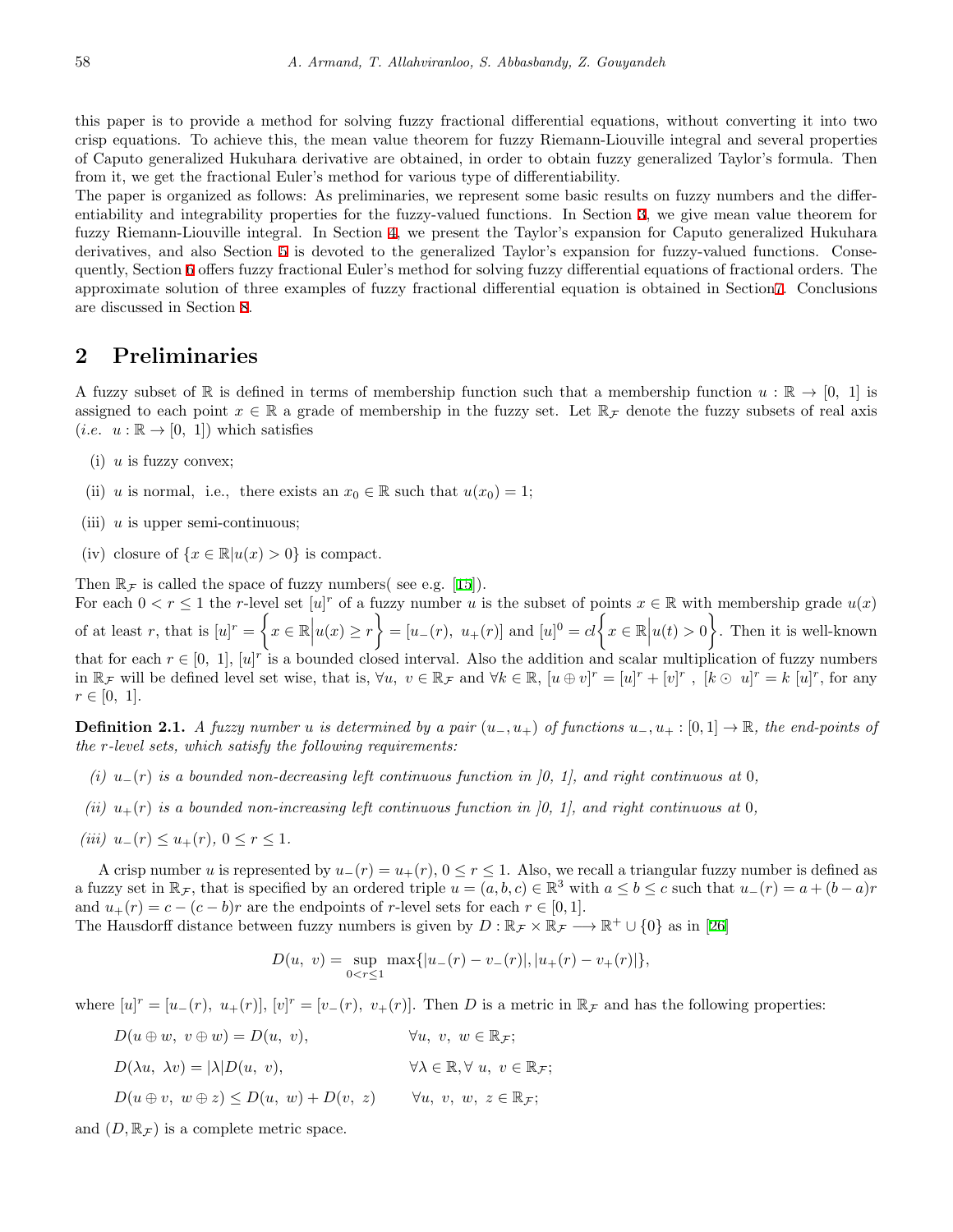**Definition 2.2.** [\[11](#page-14-8)] Let  $u, v \in \mathbb{R}_\mathcal{F}$ . If there exists  $w \in \mathbb{R}_\mathcal{F}$  such that  $u = v \oplus w$ , then w is called the H-difference of u *and v, and it is denoted by*  $w = u \ominus v$ *.* 

**Definition 2.3.** [[12\]](#page-14-9) *Given two fuzzy numbers*  $u, v \in \mathbb{R}_{\mathcal{F}}$ , the generalized Hukuhara difference (gH-difference for *short) is the fuzzy number w, if it exists, such that*

$$
u \ominus_{gH} v = w \Longleftrightarrow \begin{cases} (i) & u = v \oplus w ,\\ or & (ii) & v = u \oplus (-1)w . \end{cases}
$$

It is easy to show that (*i*) and (*ii*) are both valid if and only if *w* is a crisp number. In terms of r-levels we have  $[u \ominus_{gH} v]^r = [\min\{u_-(r) - v_-(r), u_+(r) - v_+(r)\}, \max\{u_-(r) - v_-(r), u_+(r) - v_+(r)\}]$  and the conditions for the existence of  $w = u \ominus_{qH} v \in \mathbb{R}_{\mathcal{F}}$  are

$$
case(i) \left\{ \begin{array}{ll} w_-(r) = u_-(r) - v_-(r) \text{ and } w_+(r) = u_+(r) - v_+(r) & \forall r \in [0,1], \\ \text{with } w_-(r) \text{ increasing, } w_+(r) \text{ decreasing, } w_-(r) \le w_+(r). \end{array} \right. \forall r \in [0,1],
$$
  

$$
case(ii) \left\{ \begin{array}{ll} w_-(r) = u_+(r) - v_+(r) \text{ and } w_+(r) = u_-(r) - v_-(r) & \forall r \in [0,1], \\ \text{with } w_-(r) \text{ increasing, } w_+(r) \text{ decreasing, } w_-(r) \le w_+(r). \end{array} \right.
$$

If the *gH*-difference  $u \ominus_{qH} v$  do not define a fuzzy number, the nested property of *r*-levels can be used and obtained a fuzzy number by  $[u \ominus_{g} v]^{r} = cl \bigcup_{r_{0} \geq r} ([u]^{r_{0}} \ominus_{gH} [v]^{r_{0}})$ , for  $r \in [0,1]$ , where  $u \ominus_{g} v$  define generalized difference of two fuzzy number *u*,  $v \in \mathbb{R}_{\mathcal{F}}$  [[13\]](#page-14-10), which has been extended and studied in [\[12](#page-14-9)].

Note that the function  $f : [a, b] \to \mathbb{R}_{\mathcal{F}}$ ,  $[a, b] \subset \mathbb{R}$  is called the fuzzy-valued function. The *r*-level representation of fuzzy-valued function f is expressed by  $f(x; r) = [f_-(x; r), f_+(x; r)], \forall x \in [a, b], \forall r \in [0, 1].$ 

<span id="page-2-1"></span>**Definition 2.4.** [[30\]](#page-15-3) *The generalized Hukuhara derivative of a fuzzy-valued function*  $f:(a, b) \to \mathbb{R}_F$  *at*  $x_0$  *is defined as*

$$
f'_{gH}(x_0) = \lim_{h \to 0} \frac{f(x_0 + h) \ominus_{gH} f(x_0)}{h}.
$$
\n(1)

*If*  $f'_{gH}(x_0) \in \mathbb{R}$ <sub>*F*</sub> *satisfying* (1) exists, we say that *f* is generalized Hukuhara differentiable (gH-differentiable for short) *at x*0*.*

*Also we say that*  $f$  *is* (*i*)*-gH-differentiable at*  $x_0$  *if* 

(i) 
$$
f'_{gH}(x_0; r) = [f'_{-}(x_0; r), f'_{+}(x_0; r)],
$$
  $0 \le r \le 1,$  (2)

and  $f$  is (*ii*)-gH-differentiable at  $x_0$  if

(*ii*) 
$$
f'_{gH}(x_0; r) = [f'_{+}(x_0; r), f'_{-}(x_0; r)],
$$
  $0 \le r \le 1.$  (3)

<span id="page-2-0"></span>**Definition 2.5.** [\[30](#page-15-3)] We say that a point  $\xi_0 \in (a, b)$  is a switching point for the differentiability of  $f(x)$ *, if in any neighborhood V of*  $\xi_0$  *there exist points*  $x_1 < \xi_0 < x_2$  *such that* 

*(type I) at x*<sup>1</sup> *(2) holds while (3) does not hold and at x*<sup>2</sup> *(3) holds and (2) does not hold, or (type II) at x*<sup>1</sup> *(3) holds while (2) does not hold and at x*<sup>2</sup> *(2) holds and (3) does not hold.*

**Definition 2.6.** [[4\]](#page-14-6) Let  $f:(a, b) \to \mathbb{R}_\mathcal{F}$ . We say that  $f(x)$  is n-th order gH- differentiable at  $x_0$  whenever the function  $f(x)$  is gH-differentiable of the order i,  $i = 0, 1, ..., n - 1$ , at  $x_0$ , and if there exist  $f_{gH}^{(n)}(x_0) \in \mathbb{R}_{\mathcal{F}}$  such that

$$
f_{gH}^{(n)}(x_0) = \lim_{h \to 0} \frac{f_{gH}^{(n-1)}(x_0 + h) \ominus_{gH} f_{gH}^{(n-1)}(x_0)}{h}.
$$

**Definition 2.7.** [\[23](#page-15-12)] *A fuzzy-valued function*  $f : [a, b] \to \mathbb{R}$ *f is said to be absolutely continuous if, for each*  $\epsilon > 0$ *, there* exists  $\delta > 0$  such that, for each family  $\{(s_k, x_k) | k = 1, 2, ..., n\}$  of disjoint open intervals in  $[a, b]$  with  $\sum_{k=1}^{n} (x_k - s_k) < \delta$ ,  $we \; have \; \sum_{k=1}^{n} D(f(x_k), f(s_k)) < \epsilon.$ 

**Definition 2.8.** [[8\]](#page-14-11) *A fuzzy valued function*  $f : [a, b] \to \mathbb{R}$  *f is said to be continuous at*  $x_0 \in [a, b]$  *if for each*  $\epsilon > 0$ there is  $\delta > 0$  such that  $D(f(x), f(x_0)) < \epsilon$ , whenever  $x \in [a, b]$  and  $|x - x_0| < \delta$ . We say that f is fuzzy continuous on  $[a, b]$  *if*  $f$  *is continuous at each*  $x_0 \in [a, b]$  *such that the continuity is one-sided at endpoints*  $a, b$ *.*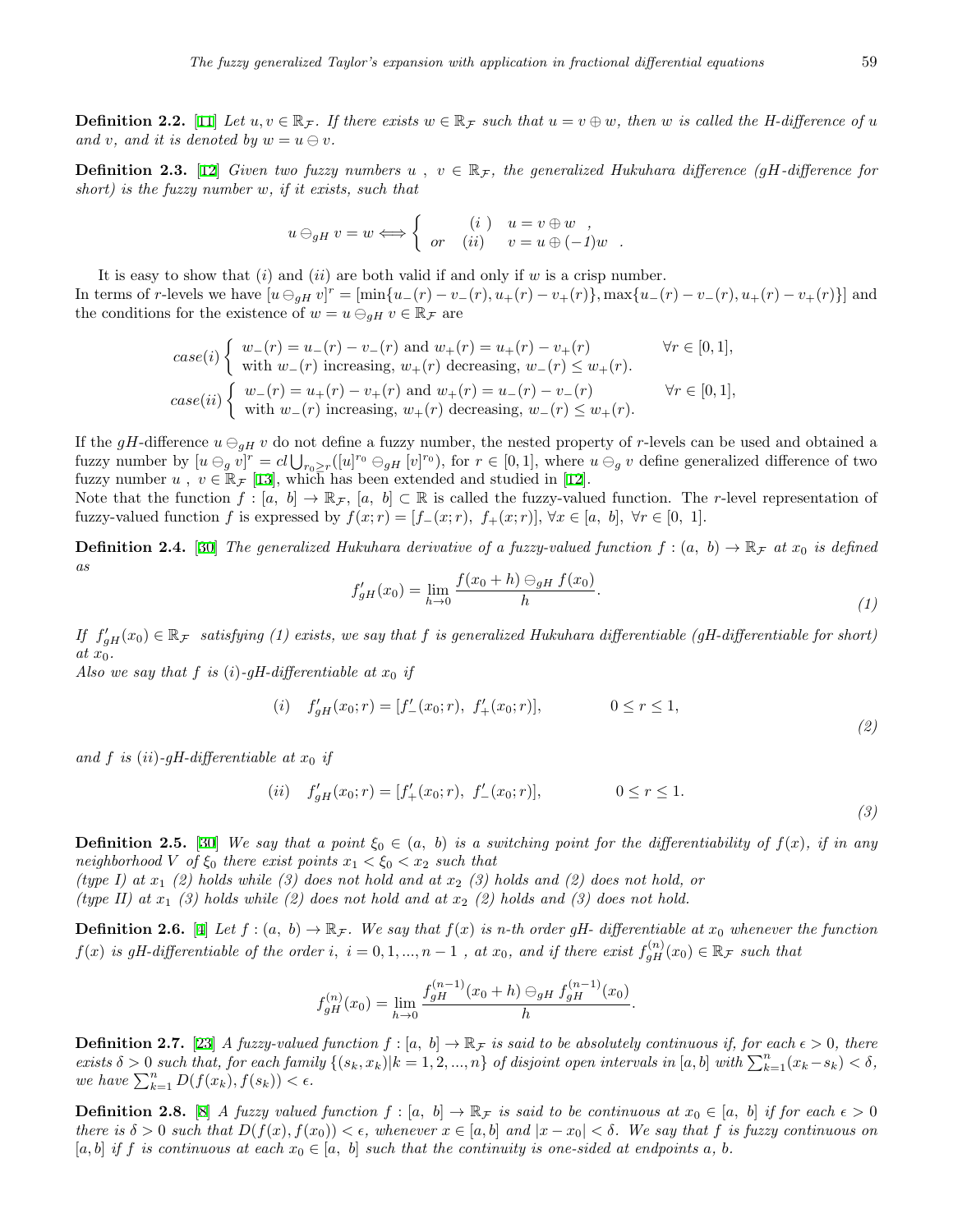**Lemma 2.9.** [[16\]](#page-15-13) Let  $f : [a, b] \to \mathbb{R}_{\mathcal{F}}$  be fuzzy continuous. Then  $\int_a^b f(x)dx$  exists and belongs to  $\mathbb{R}_{\mathcal{F}}$ , furthermore it *holds*

$$
\int_a^b f(x;r)dx = \left[\int_a^b f_-(x;\;r)dx,\;\; \int_a^b f_+(x;\;r)dx\right],\qquad\qquad 0\leq r\leq 1.
$$

Throughout this paper, let  $A_{\mathbb{F}}^n[a, b]$  denote the space of fuzzy-valued functions from  $[a, b]$  into  $\mathbb{R}_{\mathcal{F}}$  with  $n-1$  gHderivative absolutely continuous function on [*a, b*]. Also, the space of all fuzzy-valued functions that have n-th continuous gH-derivatives on [a, b] is denoted by  $C_{\mathbb{F}}^n[a, b]$ .

<span id="page-3-1"></span>**Definition 2.10.** [[27\]](#page-15-14) *Consider*  $f : [a, b] \to \mathbb{R}$ *, the fractional derivative of*  $f(t)$  *in the Caputo sense is defined as* 

$$
(D_*^{\alpha} f)(x) = \frac{1}{\Gamma(m - \alpha)} \int_a^x (x - t)^{(m - \alpha - 1)} f^{(m)}(t) dt, \qquad m - 1 < \alpha \le m , \ m \in \mathbb{N} , \ x > a.
$$

**Definition 2.11.** [[29](#page-15-1)] Let  $f : [a, b] \to \mathbb{R}_F$ ; the fuzzy fractional Riemann-Liouville integral of fuzzy-valued function  $f$ *is defined, for*  $a \leq x$ *, and*  $0 < \alpha \leq 1$ *, by*  $(J_a^{\alpha} f)(x) = \frac{1}{\Gamma(\alpha)} \int_a^x f(x) dx$ *f*(*t*)  $\frac{f(t)}{(x-t)^{1-\alpha}}dt$ .

<span id="page-3-6"></span>**Definition 2.12.** [\[9](#page-14-0)] Let  $f \in A^m_F[a, b]$ . The Caputo generalized Hukuhara differentiability of fuzzy-valued function  $f({}^{cf}[gH]-differentiality for short), where m-1 < \alpha \leq m$ ,  $m \in \mathbb{N}$ ,  $x > a$ , is defined as following:

$$
(\ _{gH}D_{*}^{\alpha}f)(x) = J_{a}^{m-\alpha}f_{gH}^{(m)}(x) = \frac{1}{\Gamma(m-\alpha)} \int_{a}^{x} (x-t)^{(m-\alpha-1)}(f_{gH}^{(m)})(t) dt
$$

*Also we say that f is*  ${}^{cf}$  [(*i*) *− gH*]*-differentiable at*  $x_0$  *if* (*i*)  $(_{gH}D_{*}^{\alpha}f)(x_0;r) = [(D_{*}^{\alpha}f_{-})(x_0;r),(D_{*}^{\alpha}f_{+})(x_0;r)], \quad 0 \leq r \leq 1,$ 

*and that f is*  ${}^{cf}$ [(*ii*) *− gH*]*-differentiable at*  $x_0$  *if* (*ii*)  $(_{gH}D_{*}^{\alpha}f)(x_{0};r) = [(D_{*}^{\alpha}f_{+})(x_{0};r), (D_{*}^{\alpha}f_{-})(x_{0};r)], \quad 0 \leq r \leq 1,$ *(5)*

*where*  $(D^{\alpha}_{*} f_{-})$  *and*  $(D^{\alpha}_{*} f_{+})$  *are defined in definition* [2.10](#page-3-1)*.* 

<span id="page-3-7"></span>**Definition 2.13.** [[4\]](#page-14-6) We say that a point  $\xi_0 \in (a, b)$  is a switching point for the differentiability of f, if in any *neighborhood V of*  $\xi_0$  *there exist points*  $x_1 < \xi_0 < x_2$  *such that (type I) at x*<sup>1</sup> *(4) hold while (5) does not hold and at x*<sup>2</sup> *(5) holds and (4) does not hold, or (type II) at*  $x_1$  (5) hold while (4) does not hold and at  $x_2$  (4) holds and (5) does not hold.

### <span id="page-3-0"></span>**3 Fuzzy Mean Value theorem for Riemann-Liouville Integral**

Meanvalue theorem for integral in fractional calculus was introduced in crisp context [[14\]](#page-15-15) that is as  $J_a^{\alpha} f(x)g(x) =$  $f(c)J_a^{\alpha}g(x)$  with some  $c \in [a, b]$ , and  $f : [a, b] \to \mathbb{R}$  be continuous function and g is an integrable real function on  $[a, b]$ , and that *g* does not change its sign in this interval. Here, we introduce it by using fuzzy Riemann-Liouville integral. To this, a ranking concept must be exerted that we consider a partial ordering as follows (see[[17](#page-15-16)]):

<span id="page-3-2"></span>**Definition 3.1.** Let the partial ordering  $\leq$  in  $\mathbb{R}_{\mathcal{F}}$  by  $u \leq v$  if and only if  $u_{-}(r) \leq v_{-}(r)$  and  $u_{+}(r) \leq v_{+}(r)$ , for any  $r \in [0,1]$ , and the strict inequality  $\prec$  in  $\mathbb{R}_{\mathcal{F}}$  is defined by  $u \prec v$  if and only if  $u_{-}(r) < v_{-}(r)$  and  $u_{+}(r) < v_{+}(r)$ , for  $any \ r \in [0, 1] \ where \ [u]^r = [u_-(r), u_+(r)], [v]^r = [v_-(r), v_+(r)].$ 

Hereunder, some properties of considered ranking have been demonstrated.

<span id="page-3-5"></span>**Proposition 3.2.** *If*  $u \leq v$ *, then*  $-v \leq -u$ *.* 

*Proof.* See[[6\]](#page-14-12).

<span id="page-3-3"></span>**Proposition 3.3.** *If*  $u \leq v$  *and*  $v \leq u$ *, then*  $u = v$ *.* 

*Proof.* See[[6\]](#page-14-12).

<span id="page-3-4"></span>**Proposition 3.4.** Let  $f, g : [a, b] \to \mathbb{R}_{\mathcal{F}}$  are two continuous fuzzy-valued function. If  $f(x) \preceq g(x)$  for all  $x \in [a, b]$  then  $\int_a^b f(x)dx \preceq \int_a^b g(x)dx$ .

 $\Box$ 

 $\Box$ 

*(4)*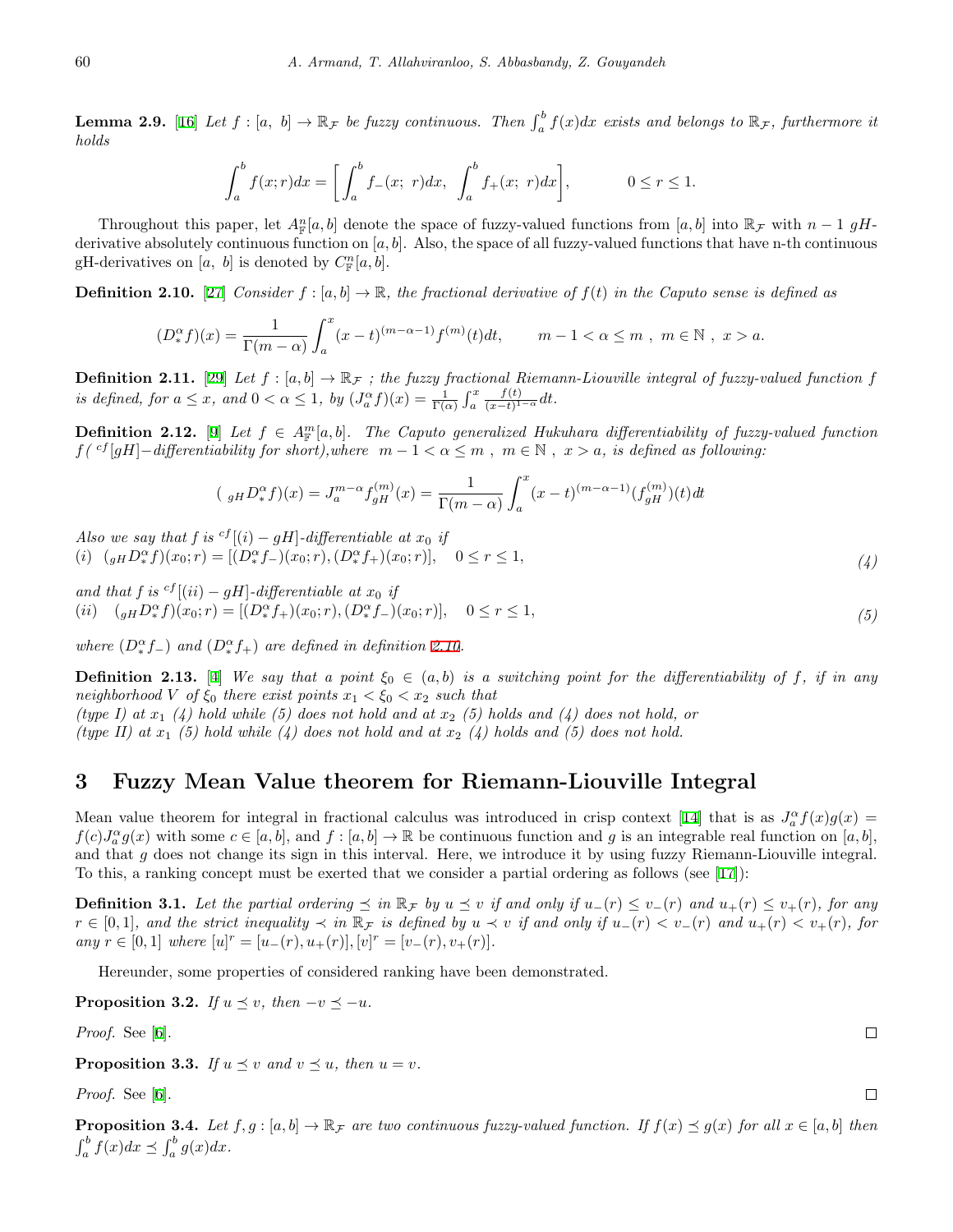*Proof.* Using definition [3.1,](#page-3-2) for assumption gets, for any  $x \in [a, b]$  and  $r \in [0, 1]$ ,  $f_-(x; r) \leq g_-(x; r)$  and  $f_+(x; r) \leq$  $g_{+}(x; r)$ . By monotonicity of the integral we have

$$
\int_{a}^{b} f_{-}(x;r)dx \le \int_{a}^{b} g_{-}(x;r)dx, \quad \int_{a}^{b} f_{+}(x,r)dx \le \int_{a}^{b} g_{+}(x;r)dx, \quad \forall r \in [0,1].
$$

So the required result is obtained.

To prove fuzzy mean value theorems for Riemann-Liouville integral, the fuzzy intermediate value theorem and fuzzy mean value theorem for integrals are needed, so we first prove these theorems.

**Theorem 3.5.** *If*  $f(x)$  *is continuous fuzzy-valued function on* [*a, b*]*, and there exists a fuzzy number*  $\gamma$  *such that*  $f(a) \leq \gamma \leq f(b)$ , then there exists at least  $c \in [a, b]$ , such that  $f(c) = \gamma$ .

*Proof.* Define  $S = \{x | x \in [a, b], f(x) \leq \gamma\}$ . Since S is nonempty set and is bounded above by b,  $c = \sup S$  exists as a real number.

First suppose that  $f(c) > \gamma$ . By definition [3.1](#page-3-2), for every  $r \in [0,1]$  we have  $f_{-}(c;r) > \gamma_{-}(r)$ ,  $f_{+}(c;r) > \gamma_{+}(r)$ . Moreover, since *f* is continuous we have

$$
\forall \epsilon > 0, \ \exists \delta > 0, \ \forall x \big( \mid x - c \mid < \delta \Rightarrow D(f(x), f(c)) < \epsilon \big). \tag{6}
$$

For any fixed  $r \in [0,1]$ , let  $\epsilon = \min\{f_{-}(c;r) - \gamma_{-}(r), f_{+}(c;r) - \gamma_{+}(r)\}\)$ , so from definition of distance D find that

$$
|f_{-}(x;r) - f_{-}(c;r)| < \epsilon \Rightarrow f_{-}(x;r) > f_{-}(c;r) - \epsilon \ge \gamma_{-}(r)
$$
\n
$$
(7)
$$

and

$$
| f_{+}(x; r) - f_{+}(c; r) | < \epsilon \Rightarrow f_{+}(x; r) > f_{+}(c; r) - \epsilon \ge \gamma_{+}(r)
$$
\n(8)

From equations (7) and (8), for all  $x \in (c - \delta, c + \delta)$ , we deduce  $f_-(x; r) > \gamma_-(r)$ ,  $f_+(x; r) > \gamma_+(r)$ . This requires that  $c - \delta$  be an upper bounded for *S*, which is a contradiction, because no point in the interval  $(c - \delta, c]$  for  $f_-(x; r)$  $\gamma$ <sup>−</sup>(*r*)*,*  $f$ <sup>+</sup>( $x$ ; *r*)  $> \gamma$ <sup>+</sup>(*r*)*,* can be belonged to *S* and *c* is considered as the supremum for *S*. We then conclude that  $f_{-}(c;r) \leq \gamma_{-}(r), f_{+}(c;r) \leq \gamma_{+}(r)$  for every  $r \in [0,1]$ . So, according to definition [3.1](#page-3-2),  $f(c) \leq \gamma$ .

Now suppose that  $f(c) \prec \gamma$ . Again, by continuity and properties of *D*, for every  $r \in [0, 1]$  in equation (6) we have

$$
| f_{-}(x; r) - f_{-}(c; r) | < \epsilon \Rightarrow f_{-}(x; r) < f_{-}(c; r) + \epsilon \le \gamma_{-}(r)
$$
\n(9)

and

$$
|f_+(x;r) - f_+(c;r)| < \epsilon \Rightarrow f_+(x;r) < f_+(c;r) + \epsilon \le \gamma_+(r) \tag{10}
$$

From equation (9) and (10), for all  $x \in (c - \delta, c + \delta)$ ,  $f_-(x; r) < \gamma_-(r)$ ,  $f_+(x; r) < \gamma_+(r)$ , thus  $c + \frac{\delta}{2} \in \mathcal{S}$ , which is a contradiction. Hence, for every  $r \in [0,1]$ ,  $f_-(c;r) \geq \gamma_-(r)$ ,  $f_+(c;r) \geq \gamma_+(r)$ , and it means that  $f(c) \succeq \gamma$ . Therefore, by proposition [3.3](#page-3-3) gets  $f(c) = \gamma$ .

<span id="page-4-0"></span>**Theorem 3.6.** Let  $f:[a,b]\to \mathbb{R}_{\mathcal{F}}$  be continuous fuzzy-valued function such that  $f(a)\preccurlyeq f(x)\preccurlyeq f(b)$  for all  $x\in [a,b]$ , *g* : [*a, b*] *→* R *is an integrable real function on the interval* ]*a, b*[*, then there exists at least one number c ∈*]*a, b*[ *such that*  $\int_{a}^{b} f(x)g(x)dx = f(c)\int_{a}^{b} g(x)dx$ 

*Proof.* First we suppose that  $g(x) > 0$  then by proposition [3.4](#page-3-4) and assumption, we have

$$
\int_{a}^{b} f(a)g(x)dx \preccurlyeq \int_{a}^{b} f(x)g(x)dx \preccurlyeq \int_{a}^{b} f(b)g(x)dx
$$

Therefore,  $f(a) \preccurlyeq \frac{\int_a^b f(x)g(x)dx}{\int_a^b g(x)dx}$  $\int_a^b \frac{g(x)dx}{g(x)dx}$   $\leq f(b)$ . By fuzzy intermediate value theorem, there is at least one number  $c \in [a, b]$ , such that  $f(c) = \frac{\int_a^b f(x)g(x)dx}{\int_a^b g(x)dx}$  $\int_a^b \frac{g(x)dx}{g(x)dx}$  The proof of  $g(x) \le 0$  by considering proposition [3.2](#page-3-5) is similar to proof of  $g(x) > 0$ , which proves the theorem.  $\Box$ 

<span id="page-4-1"></span>Now we present fuzzy mean value theorem for Riemann-Liouville integral as following:

 $\Box$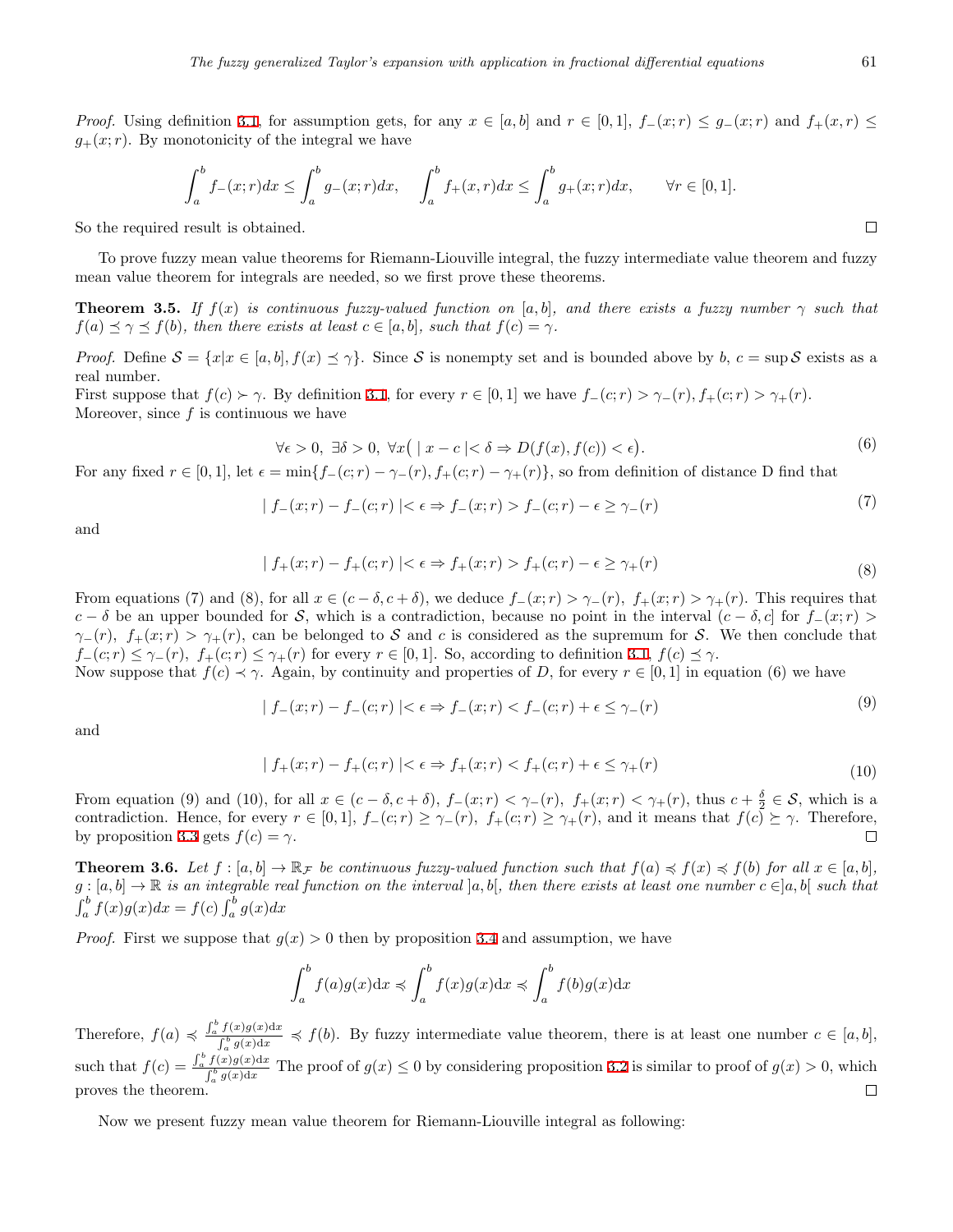**Theorem 3.7.** Let  $f:[a,b]\to \mathbb{R}_F$  be continuous fuzzy-valued function such that  $f(a)\preccurlyeq f(x)\preccurlyeq f(b)$  for all  $x\in [a,b]$ , *g is a continuous and integrable real function on the interval* ]*a, b*[*, such that g does not change sign in this interval,* then there exists at least one number  $c \in ]a,b[$  such that  $J_a^{\alpha} f(x)g(x) = f(c)J_a^{\alpha} g(x)$ .

*Proof.* By definition of fuzzy Riemann-Liouville integral [2.5](#page-2-0), we have  $J_a^{\alpha} f(x)g(x) = \frac{1}{\Gamma(\alpha)} \int_a^x f(x)g(x) dx$  $f(t)g(t)$  $\frac{f(t)g(t)}{(x-t)^{1-\alpha}}dt$  Setting  $\tilde{g}(t)$  = *g*(*t*)  $\frac{g(t)}{\Gamma(\alpha)(x-t)^{1-\alpha}}$ , so the assumption of theorem implies that  $\tilde{g}$  is continuous and integrable in  $a, b$ [ and it does not change sign in this interval. Hence, from theorem [3.6](#page-4-0), we can write

$$
J_a^{\alpha} f(x)g(x) = \int_a^x f(t)\tilde{g}(t)dt = f(c)\int_a^x \tilde{g}(t)dt = f(c)J_a^{\alpha}g(x)
$$

 $\Box$ 

#### <span id="page-5-0"></span>**4 Taylor's Expansion for Caputo gH-Derivative**

<span id="page-5-1"></span>**Theorem 4.1.** *Let*  $f$  *is belongs to*  $C_{\mathbb{F}}^n[a, b], 1 \leq k \leq n$ *.* 

- (i) If all order derivatives of f are (i)-gH-differentiable, then  $f_{gH}^{(k-1)}(x) = f_{gH}^{(k-1)}(a) \oplus \int_a^x f_{gH}^{(k)}(t)dt$ .
- (ii) If all order derivatives of f are (ii)-gH-differentiable, then  $f_{gH}^{(k-1)}(x) = f_{gH}^{(k-1)}(a) \oplus \int_a^x f_{gH}^{(k)}(t)dt$ .
- **(iii)** *If odd-order derivatives of f are* (*ii*)*-gH-differentiable and even-order derivatives of f are* (*i*)*-gH-differentiable or vice versa, then*  $f_{gH}^{(k-1)}(x) = f_{gH}^{(k-1)}(a) \ominus (-1) \int_a^x f_{gH}^{(k)}(t) dt$ .

*Proof.* Assuming that  $f \in C_{\mathbb{F}}^{n}[a, b]$  implies that  $f_{gH}^{(k)}$ ,  $k = 0, 1, ..., n$  are integrable on [*a, b*]. (i). Let  $f_{gH}^{(k)}(x)$ , for  $k = 1, 2, ..., n$  are differentiable on [a, b] as in definition [2.4](#page-2-1)(i).

$$
\int_{a}^{x} f_{gH}^{(k)}(t)dt = \left[ \int_{a}^{x} f_{+}^{(k)}(t)dt, \int_{a}^{x} f_{+}^{(k)}(t)dt \right] = \left[ f_{-}^{(k-1)}(x) - f_{-}^{(k-1)}(a), f_{+}^{(k-1)}(x) - f_{+}^{(k-1)}(a) \right]
$$

$$
= \left[ f_{-}^{(k-1)}(x), f_{+}^{(k-1)}(x) \right] \ominus \left[ f_{-}^{(k-1)}(a), f_{+}^{(k-1)}(a) \right] = f_{gH}^{(k-1)}(x) \ominus f_{gH}^{(k-1)}(a)
$$

(ii). Let  $f_{gH}^{(k)}(x)$ , for  $k = 1, 2, ..., n$  are differentiable on [a, b] as in definition [2.4\(](#page-2-1)ii).

$$
\int_{a}^{x} f_{gH}^{(k)}(t)dt = \left[ \int_{a}^{x} f_{+}^{(k)}(t)dt, \int_{a}^{x} f_{-}^{(k)}(t)dt \right] = \left[ f_{+}^{(k-1)}(x) - f_{+}^{(k-1)}(a), f_{-}^{(k-1)}(x) - f_{-}^{(k-1)}(a) \right]
$$
\n
$$
= \left[ f_{+}^{(k-1)}(x), f_{-}^{(k-1)}(x) \right] \ominus \left[ f_{+}^{(k-1)}(a), f_{-}^{(k-1)}(a) \right] = f_{gH}^{(k-1)}(x) \ominus f_{gH}^{(k-1)}(a)
$$

(iii). Suppose that  $f_{gH}^{(2k)}(x)$  is differentiable as in definition [2.4](#page-2-1) (i), and  $f_{gH}^{(2k-1)}(x)$  is differentiable as in definition [2.4\(](#page-2-1)ii).

$$
\int_{a}^{x} f_{gH}^{(2k+1)}(t)dt = \left[ \int_{a}^{x} f_{-}^{(2k+1)}(t)dt, \int_{a}^{x} f_{+}^{(2k+1)}(t)dt \right] = \left[ f_{-}^{(2k)}(x) - f_{-}^{(2k)}(a), f_{+}^{(2k)}(x) - f_{+}^{(2k)}(a) \right]
$$

$$
= \left[ f_{-}^{(2k)}(x), f_{+}^{(2k)}(x) \right] \ominus \left[ f_{-}^{(2k)}(a), f_{+}^{(2k)}(a) \right] = (-1)f_{gH}^{(2k)}(a) \ominus (-1)f_{gH}^{(2k)}(x)
$$

<span id="page-5-2"></span>**Lemma 4.2.** ([\[4](#page-14-6)]) *Suppose that*  $f : [a, b] \to \mathbb{R}_{\mathcal{F}}$  *be a fuzzy-valued function and*  $f \in A_{\mathbb{F}}[a, b]$ *. Then, for any*  $0 < \alpha \leq 1$ *,*  $J_a^{\alpha}$ (  $_{gH}D_*^{\alpha}f$ )(*x*) =  $f(x) \ominus_{gH} f(a)$ *.* 

Now, we present fuzzy Taylor's expansion for Caputo derivative.

**Theorem 4.3.** *Assume that*  $\alpha > 0$ ,  $\alpha \notin \mathbb{N}$ ,  $m = [\alpha] + 1$ , and  $f_{gH}^{(m)} \in C_{\mathbb{F}}[a, b]$ .

**(i)** *If f and it's high order derivatives are differentiable on* [*a, b*] *according to definition [2.4\(](#page-2-1)i), then*

$$
f(x) = f(a) \oplus \sum_{k=1}^{m-1} \frac{(x-a)^k}{k!} \odot f_{gH}^{(k)}(a) \oplus J_a^{\alpha}(\mathfrak{g}_H D_x^{\alpha} f)(x)
$$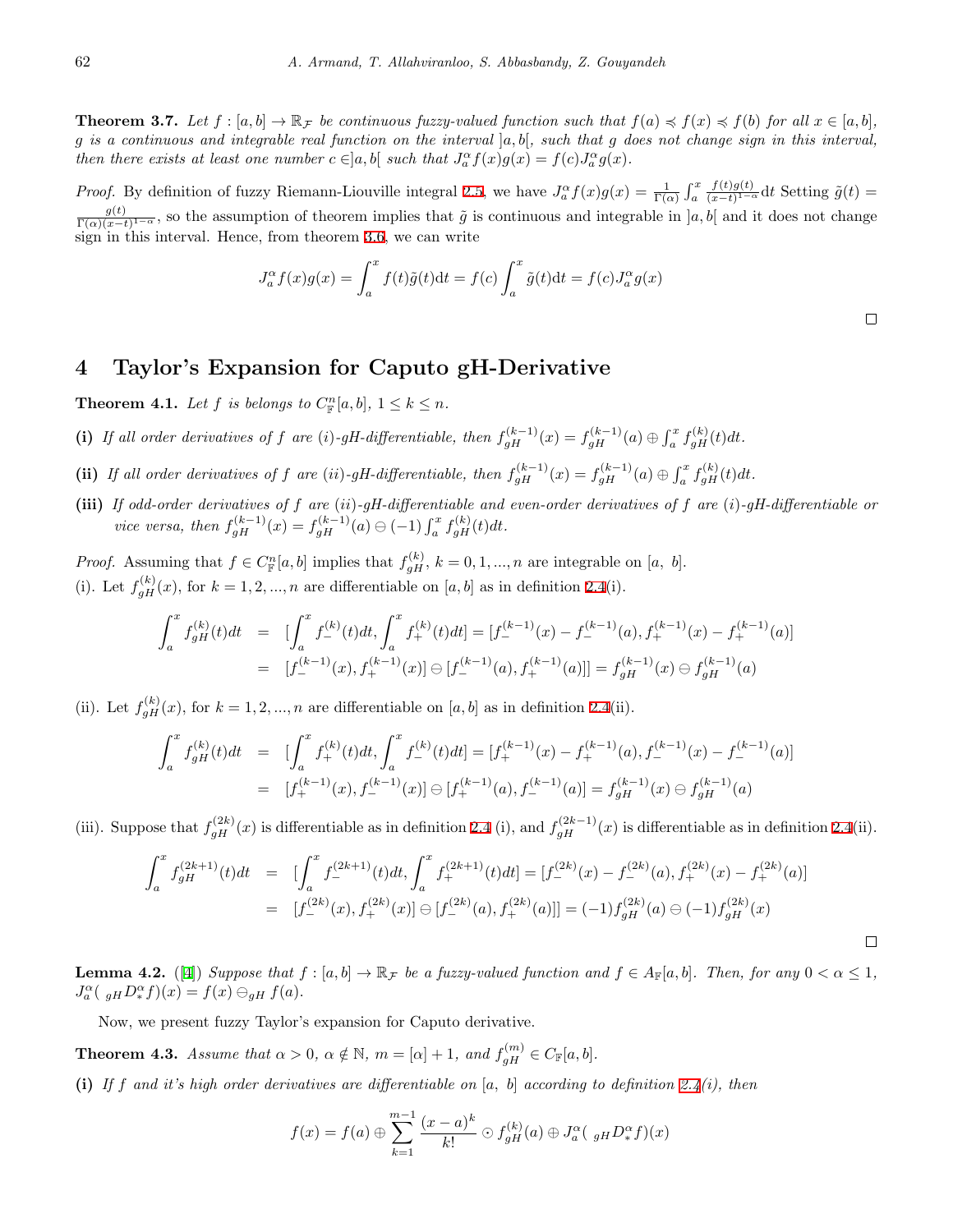**(ii)** *If f and it's high order derivatives are differentiable on* [*a, b*] *according to definition [2.4](#page-2-1)(ii), then*

$$
f(x) = f(a) \ominus (-1) \sum_{k=1}^{m-1} \frac{(x-a)^k}{k!} \ominus f_{gH}^{(k)}(a) \ominus (-1)J_a^{\alpha}(\ _{gH}D_x^{\alpha}f)(x)
$$

**(iii)** *If f is differentiable on* [*a, b*] *according to definition [2.4](#page-2-1)(i), and it's high order derivatives, decussate change from* (*i*) *to* (*ii*) *differentiability, then*

$$
f(x) = f(a) \ominus (-1) \sum_{k=1k \text{ is odd}}^{m-1} \frac{(x-a)^k}{k!} \ominus f_{gH}^{(k)}(a) \oplus \sum_{k=1k \text{ is even}}^{m-1} \frac{(x-a)^k}{k!} \ominus f_{gH}^{(k)}(a) \ominus (-1)J_a^{\alpha}(g_H D_x^{\alpha} f)(x)
$$

(iv) If *f* has a switching point at  $\varepsilon \in [a, b]$  of type II and it's derivative has a switching point of type I at  $\delta \in [\varepsilon, b]$ . If  $f_{gH}^{(k)}$ ,  $k = 2, 3, ..., m$  *are differentiable on* [*a, b*] *according to definition* [2.4](#page-2-1)*(i), then* 

$$
\int f(a) \oplus \sum_{k=1}^{m-1} \frac{(x-a)^k}{k!} \oplus f_{gH}^{(k)}(a) \oplus J_a^{\alpha}(\mathfrak{g}_H D_x^{\alpha} f)(x)
$$
\n
$$
a \le x \le \varepsilon
$$
\n
$$
f(a) \oplus (\iota)^{m-1} (\iota^{n-1})^k \oplus f^{(k)}(a) \oplus (\iota)^{n-1} \oplus f^{(k)}(a)
$$
\n
$$
a \le x \le \varepsilon
$$

$$
f(x) = \begin{cases} f(a) \ominus (-1) \sum_{k=1}^{m-1} \frac{(x-a)^k}{k!} \ominus f_{gH}^{(k)}(a) \ominus (-1) J_a^{\alpha}(\ _{gH} D_x^{\alpha} f)(x) & \varepsilon \le x \le \delta \\ f(a) \oplus (x-a) f'_{gH}(a) \ominus (-1) \sum_{k=2}^{m-1} \frac{(x-a)^k}{k!} \ominus f_{gH}^{(k)}(a) \ominus (-1) J_a^{\alpha}(\ _{gH} D_x^{\alpha} f)(x) & \delta \le x \le b \end{cases}
$$

**(v)** If f has a switching point at  $\varepsilon \in [a, b]$  of type I and it's derivative has a switching point of type II at  $\delta \in [\varepsilon, b]$ . If  $f_{gH}^{(k)}$ ,  $k = 2, 3, ..., m$  are differentiable on [a, b] according to definition [2.4](#page-2-1)(ii), then

$$
\int f(a) \ominus (-1) \sum_{k=1}^{m-1} \frac{(x-a)^k}{k!} \ominus f_{gH}^{(k)}(a) \ominus (-1) J_a^{\alpha} \left( \ _{gH} D_x^{\alpha} f \right)(x) \qquad a \le x \le \varepsilon
$$

$$
f(a) \ominus (-1) \sum_{k=1}^{\infty} \frac{(x-a)^k}{k!} \ominus f_{gH}^{(k)}(a) \ominus (-1)J_a^{\alpha}(\mathfrak{g}_H D_x^{\alpha} f)(x)
$$
  

$$
a \leq x \leq \varepsilon
$$
  

$$
f(x) = \begin{cases} f(a) \oplus \sum_{k=1}^{m-1} \frac{(x-a)^k}{k!} \ominus f_{gH}^{(k)}(a) \oplus J_a^{\alpha}(\mathfrak{g}_H D_x^{\alpha} f)(x) & \varepsilon \leq x \leq \delta \end{cases}
$$

$$
f(a) \ominus (-1)(x-a)f'_{gH}(a) \oplus \sum_{k=2}^{m-1} \frac{(x-a)^k}{k!} \ominus f_{gH}^{(k)}(a) \oplus J_a^{\alpha}(\ _{gH}D_x^{\alpha}f)(x) \quad \delta \le x \le b
$$

*Proof.* Since  $f_{gH}^{(m)} \in C_{\mathbb{F}}[a, b]$ , according to definition [2.12,](#page-3-6) *f* is <sup>*cf*</sup>[*gH*]-differentiable of order *α*. Then

$$
J_a^{\alpha} (g_H D_*^{\alpha} f)(x) = J_a^{\alpha} (J_a^{m-\alpha} (f_{gH}^{(m)})(x)) = J_a^m (f_{gH}^{(m)})(x)
$$

By theorem [4.1](#page-5-1) and Lemma [4.2](#page-5-2), we obtain

(i). Suppose that  $f_{gH}^{(k)}$ , for  $k = 0, 1, ..., n$  are differentiable as in definition [2.4](#page-2-1) (i).

$$
J_a^{\alpha} ({}_{gH} D_{*}^{\alpha} f)(x) = J_a^m (f_{gH}^{(m)})(x) = J_a^{m-1} (f_{gH}^{(m-1)})(x) \ominus J_a^{m-1} (f_{gH}^{(m-1)})(a)
$$
  
\n
$$
= J_a^{m-2} (f_{gH}^{(m-2)})(x) \ominus J_a^{m-2} (f_{gH}^{(m-2)})(a) \ominus J_a^{m-1} (f_{gH}^{(m-1)})(a)
$$
  
\n:  
\n
$$
= J_a (f'_{gH})(x) \ominus J_a^2 (f''_{gH})(a) \ominus \dots \ominus J_a^{m-1} (f_{gH}^{(m-1)})(a)
$$
  
\n
$$
= f(x) \ominus f(a) \ominus J_a (f'_{gH})(a) \ominus J_a^2 (f''_{gH})(a) \ominus \dots \ominus J_a^{m-1} (f_{gH}^{(m-1)})(a)
$$

Since  $J_a^k = \int_a^x \int_a^x \cdots \int_a^x \underbrace{dx \, dx \, \cdots \, dx}_{k \, \text{times}}$  $=\frac{(x-a)^k}{k!}$  $\frac{a}{k!}$  So, we find that

$$
J_a^{\alpha}({\,}_{gH}D_x^{\alpha}f)(x) = f(x) \ominus f(a) \ominus (x-a)f'_{gH}(a) \ominus \frac{(x-a)^2}{2!}f''_{gH}(a) \ominus \ldots \ominus \frac{(x-a)^{m-1}}{(m-1)!}f^{(m-1)}_{gH}(a)
$$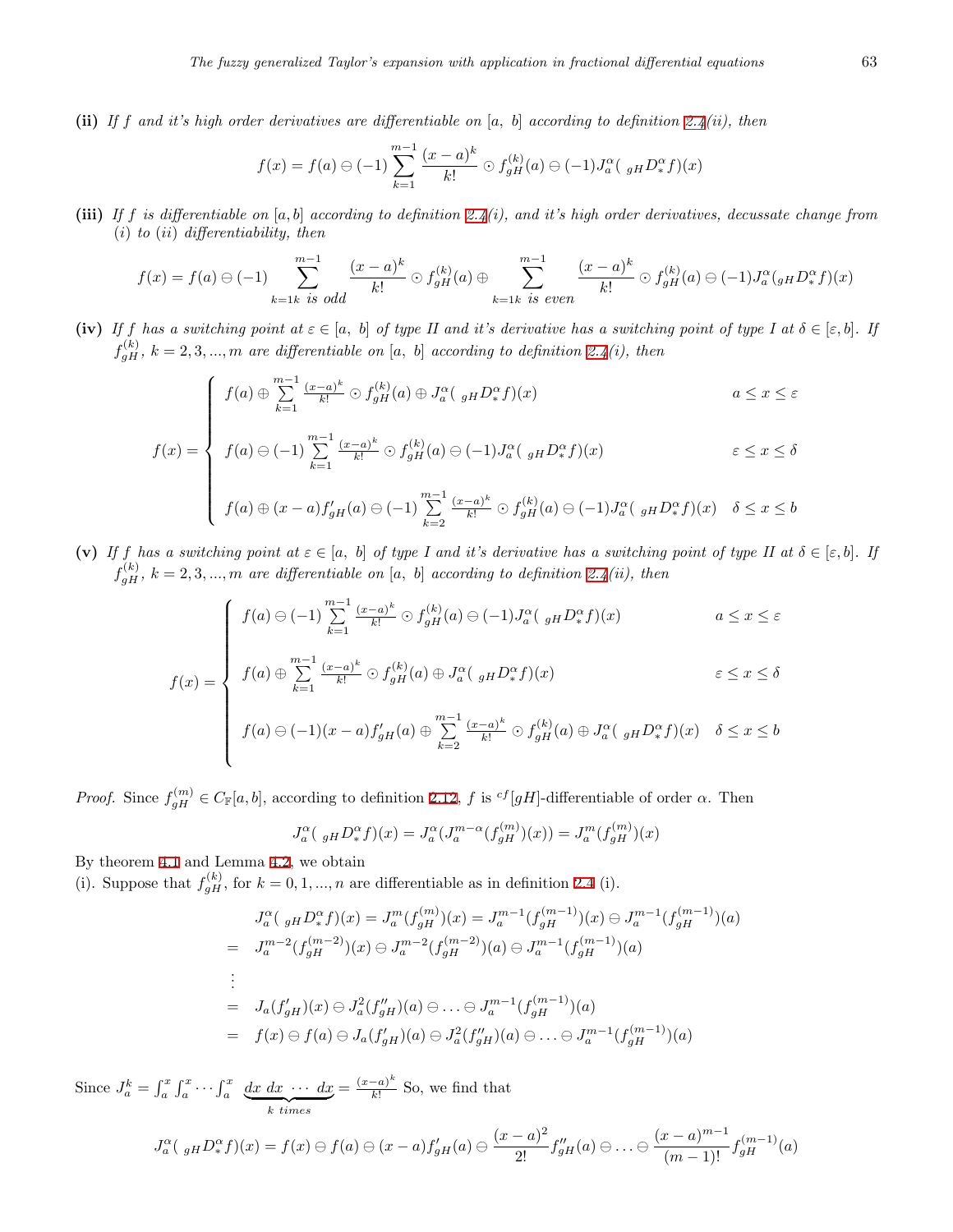And thus gives  $f(x) = f(a) \oplus \sum_{k=1}^{m-1} \frac{(x-a)^k}{k!} \odot f_{gH}^{(k)}(a) \oplus J_a^{\alpha}(\mathbf{I}_{gH} D_x^{\alpha} f)(x)$ (ii). Suppose that  $f_{gH}^{(k)}$ , for  $k = 0, 1, ..., n$  are differentiable as in definition [2.4](#page-2-1) (ii).

$$
J_a^{\alpha} ({}_{gH} D_x^{\alpha} f)(x) = J_a^m (f_{gH}^{(m)})(x) = J_a^{m-1} (f_{gH}^{(m-1)})(x) \ominus J_a^{m-1} (f_{gH}^{(m-1)})(a)
$$
  
\n
$$
= J_a^{m-2} (f_{gH}^{(m-2)})(x) \ominus J_a^{m-2} (f_{gH}^{(m-2)})(a) \ominus J_a^{m-1} (f_{gH}^{(m-1)})(a)
$$
  
\n
$$
\vdots
$$
  
\n
$$
= J_a (f_{gH}^{'})(x) \ominus J_a^2 (f_{gH}^{''})(a) \ominus \dots \ominus J_a^{m-1} (f_{gH}^{(m-1)})(a)
$$
  
\n
$$
= (-1) f(a) \ominus (-1) f(x) \ominus J_a (f_{gH}^{'})(a) \ominus J_a^2 (f_{gH}^{''})(a) \ominus \dots \ominus J_a^{m-1} (f_{gH}^{(m-1)})(a)
$$

similar to proof of (i), we get  $f(x) = f(a) \ominus (-1) \sum_{k=1}^{m-1} \frac{(x-a)^k}{k!} \ominus f_{gH}^{(k)}(a) \ominus (-1) J_a^{\alpha}(\ _{gH}D_x^{\alpha}f)(x)$ (iii). Suppose that  $f_{gH}^{(2k)}(x)$ , for  $k = 0, 1, ..., \frac{m}{2}$  are differentiable according to definition [2.4](#page-2-1) (i) and  $f_{gH}^{(2k-1)}(x)$ ,  $k =$  $1, \ldots, \frac{m}{2}$  are differentiable as in definition [2.4](#page-2-1) (ii).

$$
J_a^{\alpha} ({}_{gH} D_x^{\alpha} f)(x) = J_a^m (f_{gH}^{(m)})(x) = -J_a^{m-1} (f_{gH}^{(m-1)})(a) \ominus (-1)J_a^{m-1} (f_{gH}^{(m-1)})(x)
$$
  
\n
$$
= -J_a^{m-1} (f_{gH}^{(m-1)})(a) \ominus (-1) \left( -J_a^{m-2} (f_{gH}^{(m-2)})(a) \ominus (-1)J_a^{m-2} (f_{gH}^{(m-2)})(x) \right)
$$
  
\n
$$
\vdots
$$
  
\n
$$
= -J_a^{m-1} (f_{gH}^{(m-1)})(a) \ominus J_a^{m-2} (f_{gH}^{(m-2)})(a) \oplus \cdots \oplus f(x) \ominus f(a)
$$
  
\n
$$
= \frac{-(x-a)^{m-1}}{(m-1)!} \odot f_{gH}^{(m-1)}(a) \ominus \frac{(x-a)^{m-2}}{(m-2)!} \odot f_{gH}^{(m-2)}(a) \oplus \cdots \oplus f(x) \ominus f(a)
$$

Therefore  $f(x) = f(a) \ominus (-1) \sum_{k=1k}^{m-1}$  is odd  $\frac{(x-a)^k}{k!} \ominus f_{gH}^{(k)}(a) \oplus \sum_{k=1k}^{m-1}$  is even  $\frac{(x-a)^k}{k!} \ominus f_{gH}^{(k)}(a) \oplus J_a^{\alpha}(g_H D_x^{\alpha} f)(x)$ . (iv). Suppose that  $f_{gH}^{(k)}$ , for  $k = 2, 3, ..., n$  are differentiable as in definition [2.4](#page-2-1) (i).

$$
J_a^{\alpha} (g_H D_*^{\alpha} f)(x) = J_a^m (f_{gH}^{(m)})(x) = J_a^{m-1} (f_{gH}^{(m-1)})(x) \ominus J_a^{m-1} (f_{gH}^{(m-1)})(a)
$$
  

$$
= J_a^2 (f_{gH}^{\prime\prime})(x) \ominus J_a^2 (f_{gH}^{\prime\prime})(a) \ominus \cdots \ominus J_a^{m-1} (f_{gH}^{(m-1)})(a)
$$
(11)

Since  $f'_{gH}(x)$  is differentiable on [*a, δ*] as in definition [2.4](#page-2-1) (i) and on [*δ, b*] as in definition 2.4 (ii), we have

$$
J_a^2(f''_{gH})(x) = \begin{cases} J_a(f'_{gH})(x) \ominus J_a(f'_{gH})(x) & a \le x \le \delta; \\ -J_a(f'_{gH})(a) \ominus (-1)J_a(f'_{gH})(x) & \delta \le x \le b. \end{cases}
$$
(12)

And, Also  $f(x)$  is differentiable on [*a*, *ε*] according to definition [2.4](#page-2-1) (ii) and on [*ε*, *b*] as in definition 2.4 (i), so we have

$$
J_a(f'_{gH})(x) = \begin{cases}\n-f(a) \ominus (-1)f(x) & a \le x \le \varepsilon; \\
f(a) \ominus f(a) & \varepsilon \le x \le \delta; \\
-f(a) \ominus (-1)f(x) & \delta \le x \le b.\n\end{cases}
$$
\n(13)

Now, if we substitute  $(12)$  and  $(13)$  into  $(11)$ , the proof of  $(iv)$  is obtained, and the proof of  $(v)$  is similar to  $(iv)$ , which proves the theorem.  $\Box$ 

#### <span id="page-7-0"></span>**5 Fuzzy Generalized Taylor's Expansion**

In this section we are going to obtain a generalized Taylor's expansion for fuzzy-valued functions by using the concept of Caputo generalized Hukuhara derivative. To this end, we need to following theorems and Lemmas.

<span id="page-7-1"></span>**Lemma 5.1.** Let  $_{gH}D_{*}^{k\alpha}f$ :  $]a, b[ \rightarrow \mathbb{R}_{\mathcal{F}}$  be a continuous fuzzy function for  $k = 0, 1, ..., n$  where  $0 < \alpha \leq 1$ .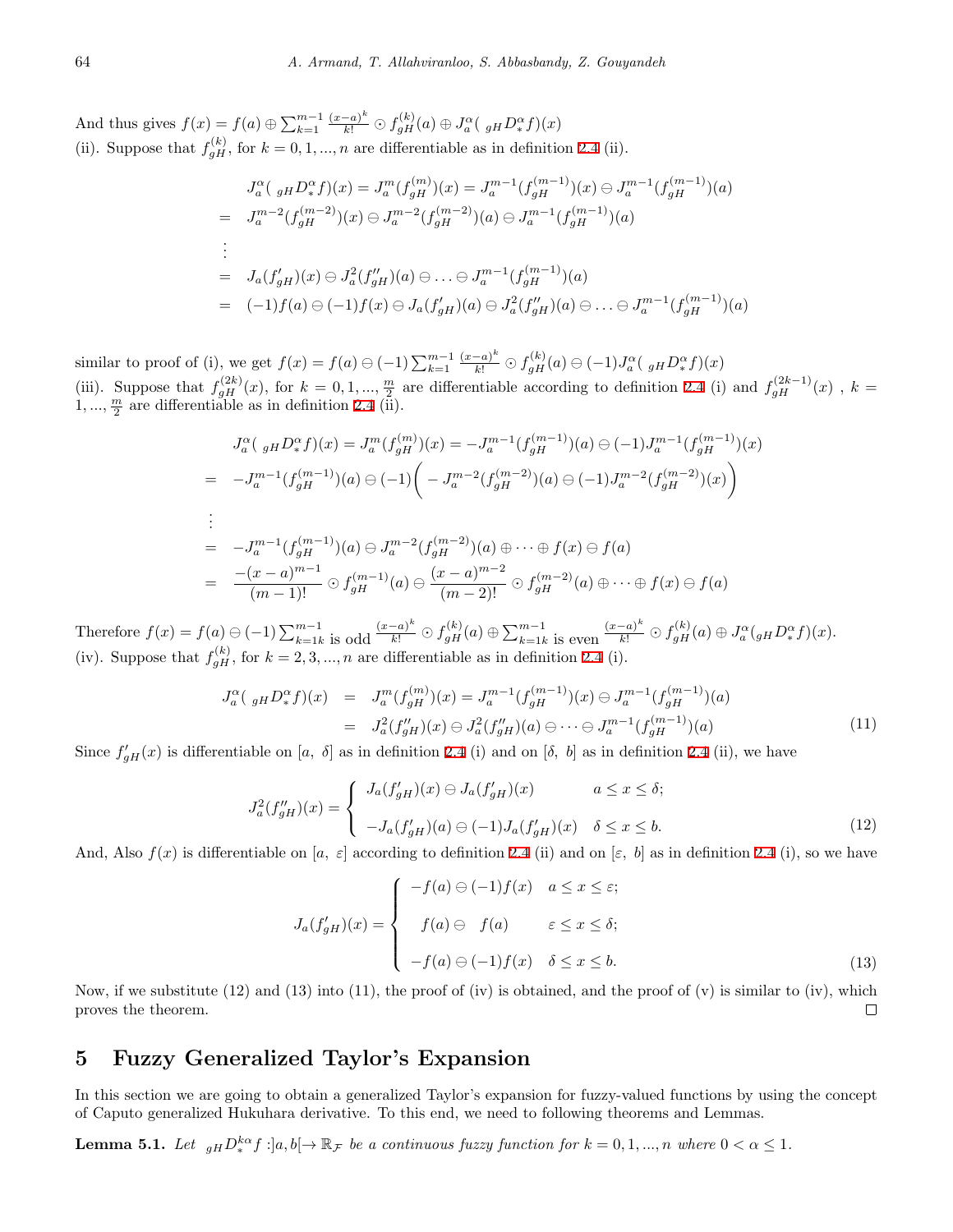(i) If  $(g_H D_*^{(n-1)\alpha} f)(x)$ , and  $(g_H D_*^{n\alpha} f)(x)$  for  $n \geq 1$  are <sup>cf</sup>[gH]-differentiable of order  $\alpha$  in same type of differen*tiability concept, then*

$$
J_a^{\alpha} \left( \ _{gH} D_*^{(n+1)\alpha} f \right)(x) = \left( \ _{gH} D_*^{n\alpha} f \right)(x) \ominus \left( \ _{gH} D_*^{n\alpha} f \right)(a)
$$

(ii) If  $\left(gHD_*^{(n-1)\alpha}f\right)(x)$ , and  $\left(gHD_*^{n\alpha}f\right)(x)$  for  $n \geq 1$  are  $\left(gH\right]$ -differentiable of order  $\alpha$  in different type of *differentiability concept, then*

$$
J_a^{\alpha} \left( \, _{gH} D_*^{(n+1)\alpha} f \right)(x) = (-1) \left( \, _{gH} D_*^{n\alpha} f \right)(a) \ominus (-1) \left( \, _{gH} D_*^{n\alpha} f \right)(x)
$$

*Proof.* It is immediate by theorem [4.1](#page-5-1) and Lemma [4.2](#page-5-2).

<span id="page-8-0"></span>**Lemma 5.2.** Let  $_{gH}D_{*}^{k\alpha}f$ :]a,  $b[\rightarrow \mathbb{R}_{\mathcal{F}}$  be a continuous fuzzy function for  $k = 0, 1, ..., n$  where  $0 < \alpha \leq 1$ .

(i) If  $\left(\int_{gH} D_*^{(n-1)\alpha} f(x) dx\right)$ , and  $\left(\int_{gH} D_*^{n\alpha} f(x) dx\right)$  for  $n \geq 1$  are <sup>cf</sup>[gH]-differentiable in same sense of definition [2.12](#page-3-6) of *order α, then*

$$
J_{a}^{n\alpha} (g_{H} D_{*}^{n\alpha} f)(x) \ominus J_{a}^{(n+1)\alpha} (g_{H} D_{*}^{(n+1)\alpha} f)(x) = \frac{(x-a)^{n\alpha}}{\Gamma(n\alpha+1)} (g_{H} D_{*}^{n\alpha} f)(a)
$$

(ii) If  $\int_{\mathbb{R}} \int_{\mathbb{R}} g_H D_*^{(n-1)\alpha} f(x) dx$ , and  $\int_{\mathbb{R}} g_H D_*^{n\alpha} f(x)$  for  $n \geq 1$  are <sup>cf</sup>[gH]-differentiable in different sense of definition [2.12](#page-3-6) *of order α, then*

$$
J_a^{n\alpha} (g_H D_*^{n\alpha} f)(x) \oplus (-1) J_a^{(n+1)\alpha} (g_H D_*^{(n+1)\alpha} f)(x) = \frac{(x-a)^{n\alpha}}{\Gamma(n\alpha+1)} (g_H D_*^{n\alpha} f)(a)
$$

*Proof.* (i). Using properties of Riemann-Liouville integral and generalized Hukuhara Caputo derivative along with Lemma [5.1](#page-7-1) implies that

$$
J_a^{n\alpha} \left( \, _{gH} D_{\ast}^{n\alpha} f \right)(x) \ominus J_a^{(n+1)\alpha} \left( \, _{gH} D_{\ast}^{(n+1)\alpha} f \right)(x) = J_a^{n\alpha} \left( D_{\ast}^{n\alpha} f \right)(x) \ominus J_a^{\alpha} \left( \, _{gH} D_{\ast}^{(n+1)\alpha} f \right)(x) \right)
$$
  
\n
$$
= J_a^{n\alpha} \left( D_{\ast}^{n\alpha} f \right)(x) \ominus \left( (\, _{gH} D_{\ast}^{n\alpha} f \right)(x) \ominus \left( \, _{gH} D_{\ast}^{n\alpha} f \right)(a) \right) = J_a^{n\alpha} \left( \, _{gH} D_{\ast}^{n\alpha} f \right)(a) = \frac{(x-a)^{n\alpha}}{\Gamma(n\alpha+1)} \odot \left( \, _{gH} D_{\ast}^{n\alpha} f \right)(a)
$$
  
\n
$$
\text{coof of (ii) is similar to (i) then omitted here.} \square
$$

The proof of (ii) is similar to (i) then omitted here.

Here, the generalized Taylor's formula is presented for Caputo *cf* [*gH*]-differentiable functions.

<span id="page-8-1"></span>**Theorem 5.3.** *Let*  $_{gH}D_{*}^{k\alpha}f(x) \in C_{\mathbb{F}}[a,b]$  *for*  $k = 0,1,...,n$  *where*  $0 < \alpha \leq 1$ *.* 

(i) If  $f(x)$  is Caputo differentiable in sense of definition [2.12](#page-3-6) (i) of order ka for  $k = 0, 1, ..., n$  on [a, b], then there *exists ξ in* ]*a, b*[ *such that*

$$
f(x) = f(a) \oplus \sum_{k=1}^{n} \frac{(x-a)^{k\alpha}}{\Gamma(k\alpha+1)} \odot (g_H D_*^{k\alpha} f)(a) \oplus \frac{(g_H D_*^{(n+1)\alpha} f)(\xi)}{\Gamma((n+1)\alpha+1)} (x-a)^{(n+1)\alpha}
$$

(ii) If  $f(x)$  is Caputo differentiable in sense of definition [2.12](#page-3-6) (ii) of order ko for  $k = 0, 1, ..., n$  on [a, b], then there *exists ξ in* ]*a, b*[ *such that*

$$
f(x) = f(a) \ominus (-1) \sum_{k=1}^{n} \frac{(x-a)^{k\alpha}}{\Gamma(k\alpha+1)} \odot (g_H D_{*}^{k\alpha} f)(a) \ominus (-1) \frac{(g_H D_{*}^{(n+1)\alpha} f)(\xi)}{\Gamma((n+1)\alpha+1)} (x-a)^{(n+1)\alpha}
$$

(iii) If  $f(x)$  is Caputo differentiable in sense of definition [2.12](#page-3-6) (i) of order  $2k\alpha$  for  $k = 0, 1, ..., \frac{n}{2}$ , and also it is Caputo *differentiable in sense of definition* [2.12](#page-3-6) *(ii) of order*  $(2k-1)\alpha$  *for*  $k = 1, ..., \frac{n}{2}$  *on*  $[a, b]$ *, where n is an even number, then there exists*  $\xi$  *in*  $|a, b|$  *such that* 

$$
f(x) = f(a) \ominus (-1) \sum_{\substack{k=1 \ k \text{ is odd}}}^n \frac{(x-a)^{k\alpha}}{\Gamma(k\alpha+1)} \odot ({}_{gH}D_*^{k\alpha}f)(a) \oplus \sum_{\substack{k=1 \ k \text{ is even}}}^n \left(\frac{(x-a)^{k\alpha}}{\Gamma(k\alpha+1)}\right)
$$
  

$$
\odot ({}_{gH}D_*^{k\alpha}f)(a) \ominus (-1) \frac{({}_{gH}D_*^{(n+1)\alpha}f)(\xi)}{\Gamma((n+1)\alpha+1)}(x-a)^{(n+1)\alpha}
$$

 $\Box$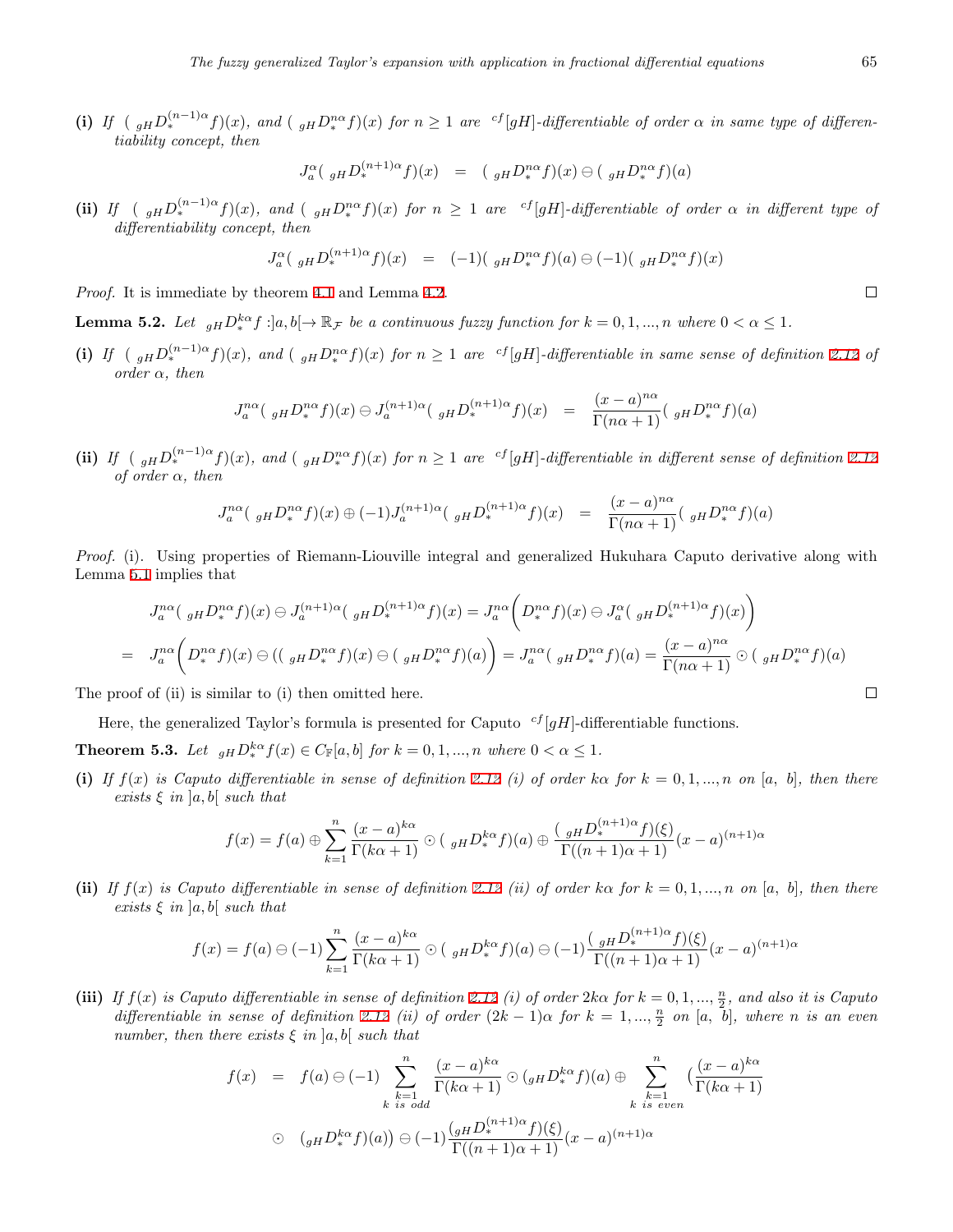**(iv)** If *f* has a switching point at  $\varepsilon \in [a, b]$  of type II, the Caputo differentiability changes in sense of definition [2.12](#page-3-6) *(ii) to (i) at*  $t = \varepsilon$ *, and suppose that the type of differentiability for*  $_{gH}D_{*}^{k\alpha}f(x)$  *for*  $k = 1, 2, ..., n$  *are in sense of definition* [2.12](#page-3-6) *(i) of order*  $\alpha$  *on* [ $a$ ,  $b$ ]*. Then there exists*  $\xi$  *in*  $]a$ ,  $b[$  *such that* 

$$
f(x) = \begin{cases} f(a) \ominus (-1) \frac{(x-a)^{\alpha}}{\Gamma(\alpha+1)} \odot (g_H D^{\alpha}_* f)(a) \\ \oplus \sum_{k=2}^n \frac{(x-a)^{k\alpha}}{\Gamma(k\alpha+1)} \odot (g_H D^{k\alpha}_* f)(a) \oplus \frac{(g_H D^{(n+1)\alpha}_* f)(\xi)}{\Gamma((n+1)\alpha+1)} (x-a)^{(n+1)\alpha} & a \leq x \leq \epsilon; \\ f(a) \oplus \sum_{k=1}^n \frac{(x-a)^{k\alpha}}{\Gamma(k\alpha+1)} \odot (g_H D^{k\alpha}_* f)(a) \oplus \frac{(g_H D^{(n+1)\alpha}_* f)(\xi)}{\Gamma((n+1)\alpha+1)} (x-a)^{(n+1)\alpha} & \epsilon \leq x \leq b. \end{cases}
$$

(v) If *f* has a switching point at  $\varepsilon \in [a, b]$  of type I, the Caputo differentiability changes from sense of definition [2.12](#page-3-6) (i) to (ii) at  $t = \varepsilon$ , and suppose that the type of differentiability for  $_{gH}D_{*}^{k\alpha}f(x)$  for  $k = 1, 2, ..., n$  are in sense of *definition* [2.12](#page-3-6) *(ii) of order*  $\alpha$  *on* [ $a, b$ ]*. Then there exists*  $\xi$  *in* [ $a, b$ ] *such that* 

$$
f(x) = \begin{cases} f(a) \oplus \frac{(x-a)^{\alpha}}{\Gamma(\alpha+1)} \odot \left( \frac{1}{gH} D^{\alpha}_{*} f \right)(a) \ominus (-1) \sum_{k=1}^{n} \frac{(x-a)^{k\alpha}}{\Gamma(k\alpha+1)} \odot \left( \frac{1}{gH} D^k_{*} f \right)(a) \\ \ominus (-1) \frac{\left( \frac{1}{gH} D^{\{n+1\}\alpha}_{*} f \right)(\xi)}{\Gamma((n+1)\alpha+1)} (x-a)^{(n+1)\alpha}, & a \leq x \leq \epsilon; \\ f(a) \ominus (-1) \sum_{k=1}^{n} \frac{(x-a)^{k\alpha}}{\Gamma(k\alpha+1)} \odot \left( \frac{1}{gH} D^k_{*} f \right)(a) \\ \ominus (-1) \frac{\left( \frac{1}{gH} D^{\{n+1\}\alpha}_{*} f \right)(\xi)}{\Gamma((n+1)\alpha+1)} (x-a)^{(n+1)\alpha}, & \epsilon \leq x \leq b. \end{cases}
$$

*Proof.* (i).Soppuse that  $_{gH}D^{k\alpha}_{*}f(x)$  for  $k = 0, 1, ..., n$  are  $^{cf}[(i) - gH]$ -differentiable, so

$$
\sum_{k=0}^{n} \left( J_{a}^{k\alpha} \left( \, _{gH} D_{*}^{k\alpha} f \right) (x) \ominus_{gH} J_{a}^{(k+1)\alpha} \left( \, _{gH} D_{*}^{(k+1)\alpha} f \right) (x) \right)
$$
\n
$$
= f(x) \ominus J_{a}^{\alpha} \left( \, _{gH} D_{*}^{\alpha} f \right) (x) \oplus J_{a}^{\alpha} \left( \, _{gH} D_{*}^{\alpha} f \right) (x) \ominus J_{a}^{2\alpha} \left( \, _{gH} D_{*}^{2\alpha} f \right) (x) \oplus J_{a}^{n\alpha} \left( \, _{gH} D_{*}^{n\alpha} f \right) (x) \ominus J_{a}^{(n+1)\alpha} \left( \, _{gH} D_{*}^{(n+1)\alpha} f \right) (x)
$$

Then by Lemma [5.1](#page-7-1) and [5.2,](#page-8-0) we have  $f(x) \ominus J_a^{(n+1)\alpha}$  ( $_{gH}D_*^{(n+1)\alpha}f(x) = f(a) \oplus \sum_{n=1}^n f(n)$ *k*=1 (*x−a*) *kα* Γ(*kα*+1) ( *gHD kα <sup>∗</sup> f*)(*a*) (14)

Also, using fractional mean-valued theorem [3.7](#page-4-1) gives

 $J_a^{(n+1)\alpha}$  (  $g_H D_*^{(n+1)\alpha} f(x) = (g_H D_*^{(n+1)\alpha} f)(\xi)$ *a*  $\frac{(x-t)^{(n+1)\alpha-1}}{n}$  $\frac{(x-t)^{(n+1)\alpha-1}}{\Gamma((n+1)\alpha)}dt \frac{\left(\frac{g}{H}D_{*}^{(n+1)\alpha}f\right)(\xi)}{\Gamma((n+1)\alpha+1)}(x-a)^{(n+1)\alpha}$ (15) Now, substituting (15) into (14), completes the proof (i). (ii). Assuming that  $(g_H D_*^{k\alpha} f)(x)$  for  $k = 0, 1, ..., n$  are  $\binom{cf}{i}$  *cf*  $[(ii) - gH]$ -differentiable implies that

$$
\sum_{k=0}^{n} \left( J_{a}^{k\alpha} \left( \, _{gH} D_{*}^{k\alpha} f \right) (x) \ominus_{gH} J_{a}^{(k+1)\alpha} \left( \, _{gH} D_{*}^{(k+1)\alpha} f \right) (x) \right)
$$
\n
$$
= f(x) \oplus (-1) J_{a}^{\alpha} \left( \, _{gH} D_{*}^{\alpha} f \right) (x) \ominus (-1) J_{a}^{\alpha} \left( \, _{gH} D_{*}^{\alpha} f \right) (x) \oplus (-1) J_{a}^{2\alpha} \left( \, _{gH} D_{*}^{2\alpha} f \right) (x)
$$
\n
$$
\ominus \cdots \ominus (-1) J_{a}^{n\alpha} \left( \, _{gH} D_{*}^{n\alpha} f \right) (x) \oplus (-1) J_{a}^{(n+1)\alpha} \left( \, _{gH} D_{*}^{(n+1)\alpha} f \right) (x)
$$

Using Lemmas [4.2](#page-5-2) and [5.2](#page-8-0) gets  $f(x) \oplus (-1)J_a^{(n+1)\alpha}$   $_{gH}D_*^{(n+1)\alpha}f(x) = f(a) \ominus (-1) \sum_{k=1}^n \frac{(x-a)^{k\alpha}}{\Gamma(k\alpha+1)} (g_H D_*^{k\alpha} f)(a)$ . The rest of the proof is similar to the proof of (i).

(iii). Let suppose that for  $k = 0, 1, ..., n$ , if k is even, then  $(g_H D_*^{k\alpha} f)(x)$  is  ${}^{cf}[(i) - gH]$ -differentiable and if k is odd, it is *cf* [(*ii*) *<sup>−</sup> gH*]-differentiable. Therefore

$$
\sum_{k=0}^{n} J_{a}^{k\alpha} \left( \, _{gH} D_{*}^{k\alpha} f \right) (x) \ominus_{gH} J_{a}^{(k+1)\alpha} \left( \, _{gH} D_{*}^{(k+1)\alpha} f \right) (x) = f(x) \oplus (-1) J_{a}^{\alpha} \left( \, _{gH} D_{*}^{\alpha} f \right) (x) \ominus (-1) J_{a}^{\alpha} \left( \, _{gH} D_{*}^{\alpha} f \right) (x)
$$
  

$$
\ominus \quad J_{a}^{2\alpha} \left( \, _{gH} D_{*}^{2\alpha} f \right) (x) \oplus \cdots \oplus J_{a}^{n\alpha} \left( \, _{gH} D_{*}^{n\alpha} f \right) (x) \ominus (-1) J_{a}^{(n+1)\alpha} \left( \, _{gH} D_{*}^{(n+1)\alpha} f \right) (x)
$$

By reasoning similar to those in (i), we get

$$
f(x) \oplus (-1)J_a^{(n+1)\alpha} \left( \, _{gH} D_*^{(n+1)\alpha} f \right)(x) = f(a) \ominus (-1) \sum_{\substack{k=1 \ k \text{ is odd}}}^n J_a^{k\alpha} \left( \, _{gH} D_*^{k\alpha} f \right)(a) \oplus \sum_{\substack{k=1 \ k \text{ is even}}}^n J_a^{k\alpha} \left( \, _{gH} D_*^{k\alpha} f \right)(a)
$$

$$
= f(a) \ominus (-1) \sum_{\substack{k=1 \ k \text{ is odd}}}^n \frac{(x-a)^{k\alpha}}{\Gamma(k\alpha+1)} \left( {}_{gH} D_*^{k\alpha} f \right)(a) \oplus \sum_{\substack{k=1 \ k \text{ is even}}}^n \frac{(x-a)^{k\alpha}}{\Gamma(k\alpha+1)} \left( {}_{gH} D_*^{k\alpha} f \right)(a)
$$

Since the proofs of (iv),  $(v)$  are similar to the proofs of (i), (ii), (iii), hence are omitted.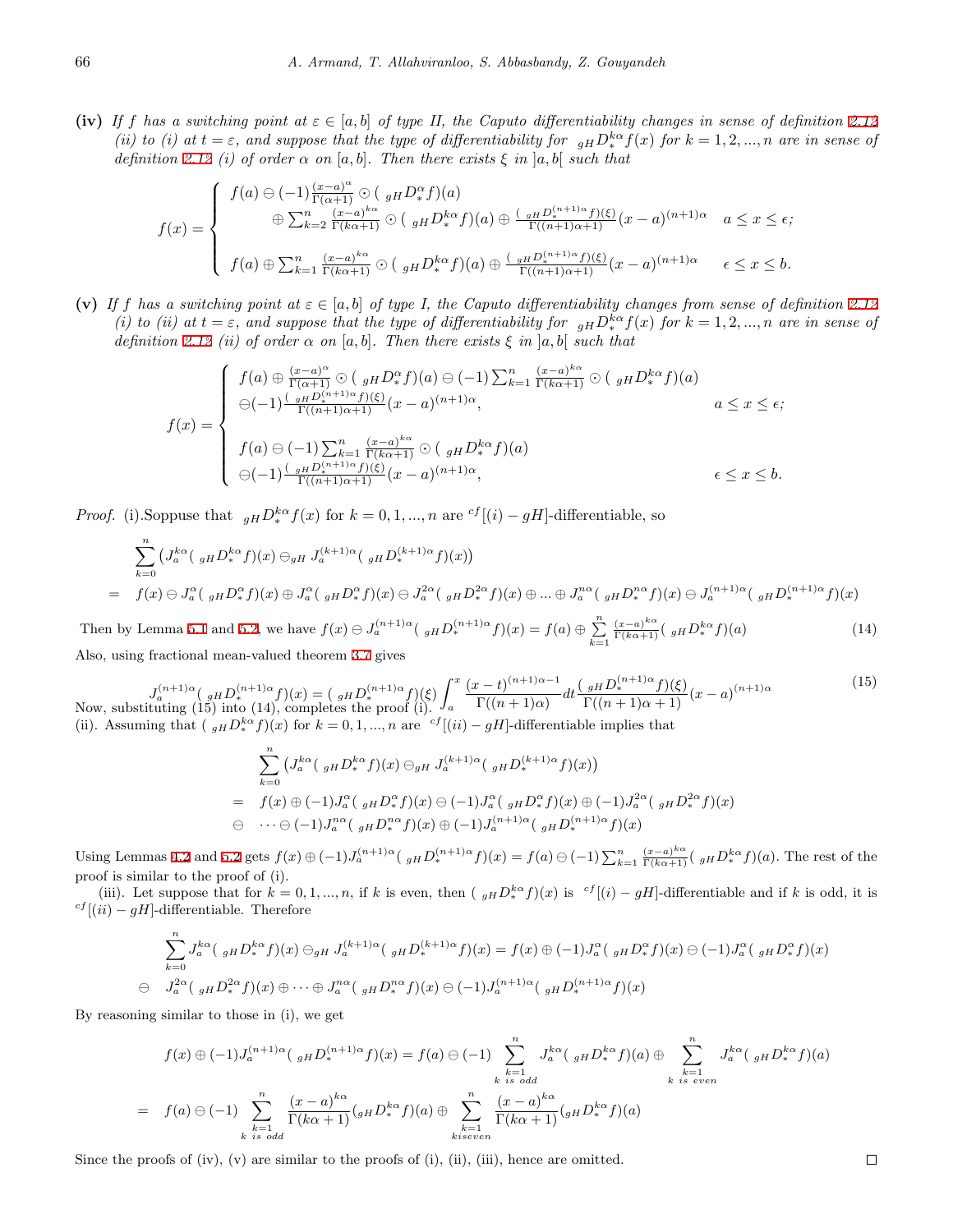#### <span id="page-10-0"></span>**6 Fuzzy Fractional Euler's Method**

Consider a fractional differential equation with fuzzy initial condition

$$
\begin{cases}\n\left(\begin{array}{c} gHD^{\alpha}_{*}y)(x) = f(x, y(x)) \\
y(a) = \beta \in \mathbb{R}_{\mathcal{F}}\n\end{array}\right.\n\end{cases}, \quad x \in [a, b]
$$
\n(16)

with  $0 < \alpha \leq 1$ , and  $f : [a, b] \times \mathbb{R}_{\mathcal{F}} \to \mathbb{R}_{\mathcal{F}}$  is supposed to be continuous. Also  $g_H D_*^{\alpha}$  denote the generalized Hukuhara Caputoderivative of  $y(t)$  which must be determined. See [[4\]](#page-14-6), for existence and uniqueness of solutions of problem (16). This section is introduced the fractional Euler's method for solving fuzzy fractional initial value problem (16). Indeed, A sequence of approximations to the solution *y*(*x*) will be obtained at several points, called gride points. To derive Euler's Method, the interval [*a, b*] is divided to into *N* equal subintervals, each of length *h*, by the gride points  $x_i = a + ih, i = 0, 1, 2, \cdots, N$ . The distance between points,  $h = \frac{b-a}{N}$  is called the grid size.

First let us suppose that the solution of problem (16) be continuous and  $cf$ [ $(i) - gH$ ]−differentiable on [*a, b*]. Consider thegeneralized Taylor's expansion ([5.3\)](#page-8-1) of  $y(x)$  about  $x_k$ , for each  $k = 0, 1, \dots, N - 1$ ,

$$
y(x_{k+1}) = y(x_k) \oplus \frac{(x_{k+1} - x_k)^{\alpha}}{\Gamma(\alpha + 1)} \odot (y_H D_x^{\alpha} y)(x_k) \oplus \frac{(x_{k+1} - x_k)^{2\alpha}}{\Gamma(2\alpha + 1)} \odot (y_H D_x^{2\alpha} y)(\xi_k)
$$

and, also  $h = x_{k+1} - x_k$ ,  $y(x_{k+1}) = y(x_k) \oplus \frac{h^{\alpha}}{\Gamma(\alpha+1)} \odot (y_H D^{\alpha}_* y)(x_k) \oplus \frac{h^{2\alpha}}{\Gamma(2\alpha+1)} \odot (y_H D^{2\alpha}_* y)(\xi_k)$ . If the gride size h is small chosen enough, the second-order term can be ignored, and also since  $y(x)$  satisfies in problem (16), we obtain  $y(x_{k+1}) = y(x_k) \oplus \frac{h^{\alpha}}{\Gamma(\alpha+1)} \oplus f(x_k, y(x_k)).$  Fractional Euler's method contracts  $y_k = y(x_k)$ , for each  $k = 1, 2, ..., N$ , so that initial condition (16) implies  $y_0 = \beta$ , and, for  $k = 0, 1, ..., N - 1$ ,  $y_{k+1} = y_k \oplus \frac{h^{\alpha}}{\Gamma(\alpha+1)} \odot f(x_k, y_k)$ . (17)

Now, consider the unique continuous solution of problem (16) is  ${}^{cf}$ [(*ii*) – gH]– differentiable on [a, b]. So the fractional Taylor's formula of  $y(x)$  about the point  $x_k$  at  $x_{k+1}$  is as follows

$$
y(x_{k+1}) = y(x_k) \ominus (-1) \frac{(x_{k+1} - x_k)^{\alpha}}{\Gamma(\alpha + 1)} \odot (y_H D_*^{\alpha} y)(x_k) \ominus (-1) \frac{(x_{k+1} - x_k)^{2\alpha}}{\Gamma(2\alpha + 1)} \odot (y_H D_*^{2\alpha} y)(\xi_k)
$$

In similar way to previous case, the fractional Euler's method for  $c^{f}$ [( $ii$ ) −  $gH$ ] − differentiability is, for  $k = 0, 1, ..., N - 1$ ,  $y_{k+1} = y_k \ominus (-1) \frac{h^{\alpha}}{\Gamma(\alpha+1)} \odot f(x_k, y_k).$ 

Assuming that  $y(x)$  has a switching point type I at  $\xi \in [a, b]$ , such that  $x_0, x_1, ..., x_j, \xi, x_{j+1}, ..., x_N$ . Thus the fractional Euler's method given by

$$
\begin{cases}\ny_{k+1} = y_k \oplus \frac{h^{\alpha}}{\Gamma(\alpha+1)} \odot f(x_k, y_k), & k = 0, 1, ..., j \\
y_{k+1} = y_k \ominus (-1) \frac{h^{\alpha}}{\Gamma(\alpha+1)} \odot f(x_k, y_k), & k = j+1, j+2, ..., N-1,\n\end{cases}
$$

and, if  $\xi$  be a switching point of type II, the Euler's method takes the form

$$
\begin{cases}\ny_{k+1} = y_k \ominus (-1) \frac{h^{\alpha}}{\Gamma(\alpha+1)} \ominus f(x_k, y_k), & k = 0, 1, ..., j \\
y_{k+1} = y_k \oplus \frac{h^{\alpha}}{\Gamma(\alpha+1)} \ominus f(x_k, y_k), & k = j+1, j+2, ..., N-1.\n\end{cases}
$$

#### <span id="page-10-1"></span>**7 Numerical Examples**

In this section, the fuzzy fractional Euler's method is implemented for tackling problem (16). To illustrate the effectiveness of this novel method, we shall consider three examples in all type of differentiability.

<span id="page-10-2"></span>**Example 7.1.** *Suppose fractional Euler's method is used to obtain numerical solution of initial-value problem*

$$
(g_H D_*^{\alpha} y)(x) = (0, 1, 1.5)\Gamma(\alpha + 1), \qquad 0 \le x \le 1
$$

<span id="page-10-3"></span>with  $y(0) = 0$ . From formula given in (17), for  $k = 0, 1, ..., N - 1$ , we have  $y_{k+1} = y_k \oplus h^{\alpha} \odot (0, 1, 1.5)$ . The exact <sup>cf</sup>[i - gH]-differentiable solutions is  $y(x) = (0, 1, 1.5)x^{\alpha}$  $y(x) = (0, 1, 1.5)x^{\alpha}$  $y(x) = (0, 1, 1.5)x^{\alpha}$ . Table 1 shows the approximate solutions for equation (18) *obtained for different values of α with garde size* 0*.*1 *and* 0*.*01*. The exact solution and it's Caputo gH-derivative for*  $\alpha = 0.5, 0.75, 1$  $\alpha = 0.5, 0.75, 1$  *have been shown in Figures* 1 - [3](#page-11-1).

*(18)*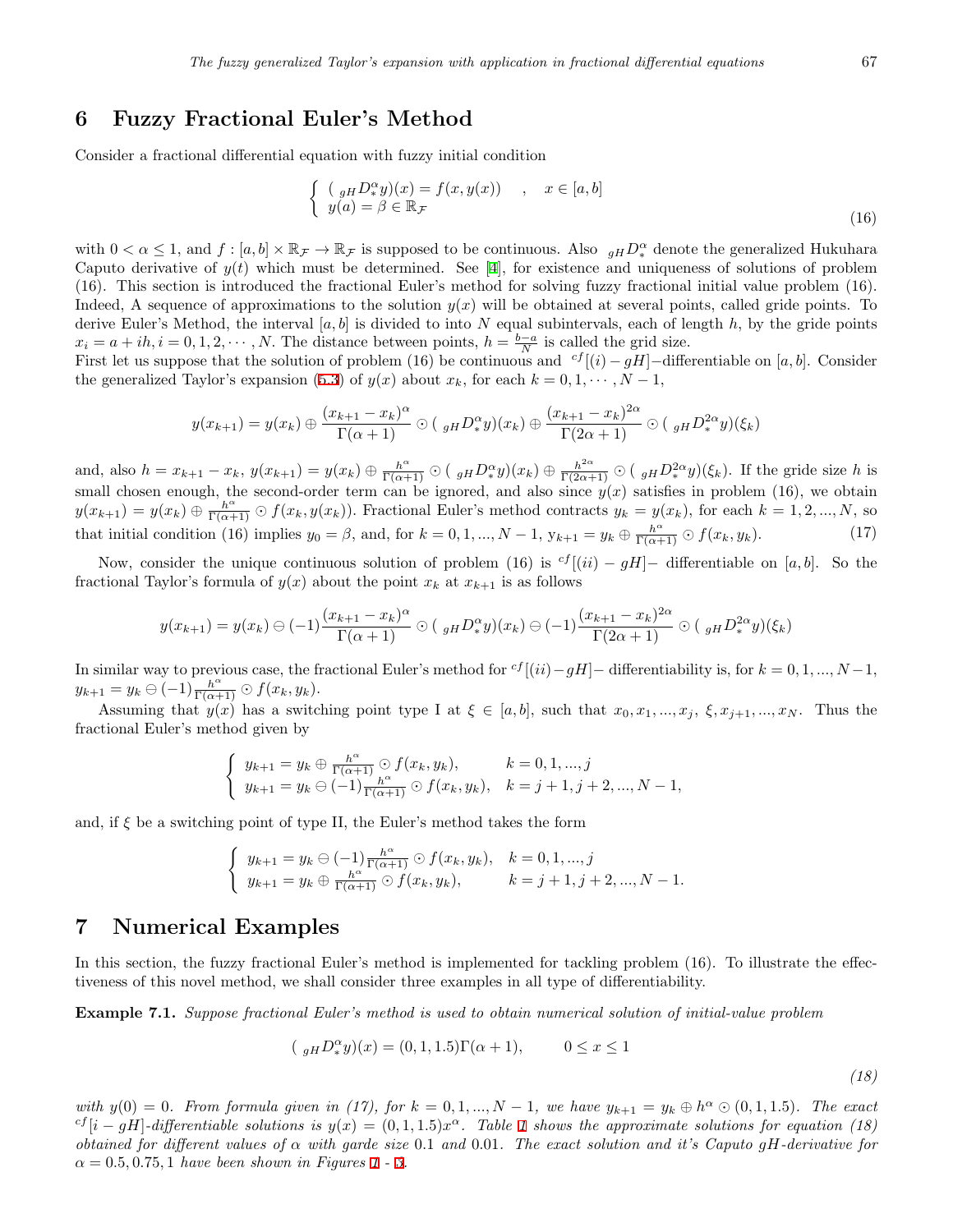

<span id="page-11-0"></span>Figure 1: The solution of Example [7.1](#page-10-2) for  $\alpha = 0.5$  (Left), and it's Caputo gH-derivative (Right).



Figure 2: The solution of Example [7.1](#page-10-2) for  $\alpha = 0.75$  (Left), and it's Caputo gH-derivative (Right).



<span id="page-11-1"></span>Figure 3: The solution of Example [7.1](#page-10-2) for  $\alpha = 1$  (Left), and it's Caputo gH-derivative (Right).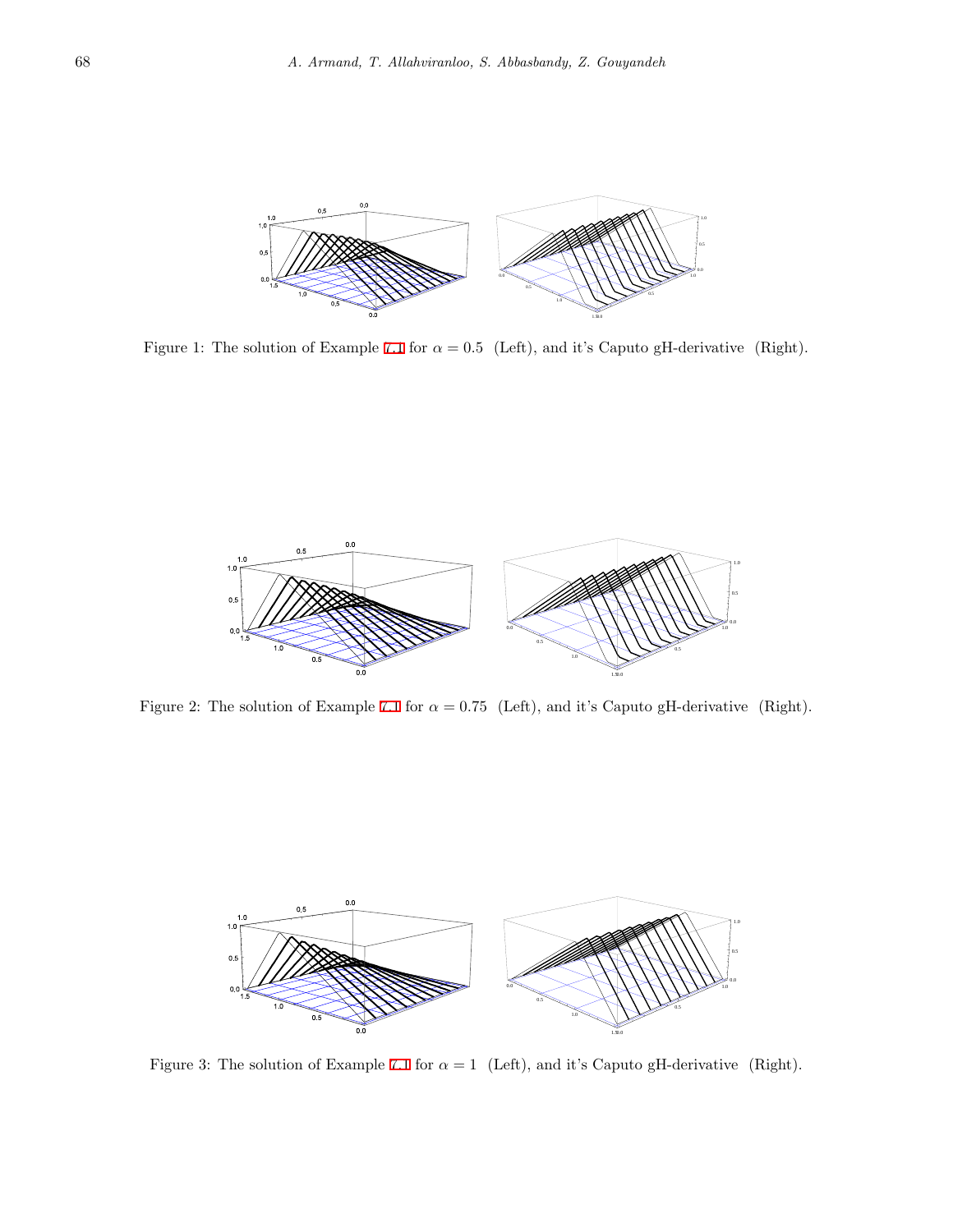|         | $\alpha = 0.5$  |                | $\alpha = 0.75$ |                 | $\alpha=1$     |                |
|---------|-----------------|----------------|-----------------|-----------------|----------------|----------------|
| X       | $h=0.1$         | $h=0.01$       | $h=0.1$         | $h=0.01$        | $h=0.1$        | $h=0.01$       |
| 0.1     | (0, 0.31, 0.47) | (0, 0.1, 0.15) | (0, 0.17, 0.26) | (0, 0.03, 0.04) | (0, 0.1, 0.15) | (0, 0.1, 0.15) |
| 0.2     | (0, 0.63, 0.94) | (0, 0.2, 0.30) | (0, 0.35, 0.53) | (0, 0.06, 0.09) | (0, 0.2, 0.30) | (0, 0.2, 0.30) |
| 0.3     | (0, 0.94, 1.42) | (0, 0.3, 0.45) | (0, 0.53, 0.80) | (0, 0.09, 0.14) | (0, 0.3, 0.45) | (0, 0.3, 0.45) |
| $0.4\,$ | (0, 1.26, 1.89) | (0, 0.4, 0.60) | (0, 0.71, 1.06) | (0, 0.12, 0.18) | (0, 0.4, 0.60) | (0, 0.4, 0.60) |
| 0.5     | (0, 1.58, 2.37) | (0, 0.5, 0.75) | (0, 0.88, 1.33) | (0, 0.15, 0.23) | (0, 0.5, 0.75) | (0, 0.5, 0.75) |
| 0.6     | (0, 1.89, 2.84) | (0, 0.6, 0.90) | (0, 1.06, 1.60) | (0, 0.18, 0.28) | (0, 0.6, 0.90) | (0, 0.6, 0.90) |
| 0.7     | (0, 2.21, 3.32) | (0, 0.7, 1.05) | (0, 1.24, 1.86) | (0, 0.22, 0.33) | (0, 0.7, 1.05) | (0, 0.7, 1.05) |
| 0.8     | (0, 2.52, 3.79) | (0, 0.8, 1.20) | (0, 1.42, 2.13) | (0, 0.25, 0.37) | (0, 0.8, 1.20) | (0, 0.8, 1.20) |
| 0.9     | (0, 2.84, 4.26) | (0, 0.9, 1.35) | (0, 1.60, 2.40) | (0, 0.28, 0.42) | (0, 0.9, 1.35) | (0, 0.9, 1.35) |
| 1.0     | (0, 3.16, 4.74) | (0, 1.0, 1.50) | (0, 1.77, 2.66) | (0, 0.31, 0.47) | (0, 1.0, 1.50) | (0, 1.0, 1.50) |

<span id="page-12-0"></span>

<span id="page-12-2"></span>Figure 4: The solution of Example [7.2](#page-10-3) for  $\alpha = 0.5$  (Left), and it's Caputo gH-derivative (Right).

**Example 7.2.** *Suppose that we want to apply fuzzy fractional Euler's method to initial-value problem*

$$
\begin{cases}\n(\ _{gH}D_{*}^{\alpha}y)(x) = -y(x), & 0 \leq x \leq 1 \\
y(0) = (0, 1, 2).\n\end{cases}
$$
\n(19)

The exact <sup>cf</sup>[(ii) – gH]-differentiable solution is  $y(x) = (0,1,2)E_{\alpha}(-x^{\alpha})$ . The fuzzy fractional Euler's method is, *Consequently*

$$
\begin{cases} y_0 = (0, 1, 2), \\ y_{k+1} = y_k \ominus \frac{h^{\alpha}}{\Gamma(\alpha+1)} \odot y_k, \quad k = 0, 1, ..., N-1. \end{cases}
$$

*Table* [2](#page-12-1) *lists the numerical result of equation (19) for various fractional order with*  $h = 0.1$  *and*  $h = 0.01$ *.* 

|     | $\alpha = 0.5$  |                     | $\alpha$ =0.75  |                 | $\alpha=1$      |                 |
|-----|-----------------|---------------------|-----------------|-----------------|-----------------|-----------------|
| X   | $h=0.1$         | $h=0.01$            | $h=0.1$         | $h=0.01$        | $h=0.1$         | $h=0.01$        |
| 0.1 | (0, 0.64, 1.28) | (0, 0.3020, 0.6040) | (0, 0.80, 1.61) | (0, 0.70, 1.40) | (0, 0.90, 1.80) | (0, 0.90, 1.80) |
| 0.2 | (0, 0.41, 0.82) | (0, 0.0912, 0.1824) | (0, 0.65, 1.30) | (0, 0.49, 0.99) | (0, 0.81, 1.62) | (0, 0.81, 1.63) |
| 0.3 | (0, 0.26, 0.53) | (0, 0.0275, 0.0551) | (0, 0.52, 1.04) | (0, 0.34, 0.69) | (0, 0.72, 1.45) | (0, 0.73, 1.47) |
| 0.4 | (0, 0.26, 0.34) | (0, 0.0083, 0.0166) | (0, 0.42, 0.84) | (0, 0.24, 0.49) | (0, 0.65, 1.31) | (0, 0.66, 1.33) |
| 0.5 | (0, 0.17, 0.22) | (0, 0.0025, 0.0050) | (0, 0.34, 0.68) | (0, 0.17, 0.34) | (0, 0.59, 1.18) | (0, 0.60, 1.21) |
| 0.6 | (0, 0.11, 0.22) | (0, 0.0009, 0.0017) | (0, 0.27, 0.55) | (0, 0.12, 0.24) | (0, 0.53, 1.06) | (0, 0.54, 1.09) |
| 0.7 | (0, 0.07, 0.14) | (0, 0.0003, 0.0006) | (0, 0.22, 0.44) | (0, 0.08, 0.17) | (0, 0.47, 0.95) | (0, 0.49, 0.98) |
| 0.8 | (0, 0.04, 0.09) | (0, 0.0001, 0.0002) | (0, 0.17, 0.35) | (0, 0.05, 0.11) | (0, 0.43, 0.86) | (0, 0.44, 0.89) |
| 0.9 | (0, 0.02, 0.05) | (0, 0.0000, 0.0001) | (0, 0.14, 0.28) | (0, 0.04, 0.08) | (0, 0.38, 0.77) | (0, 0.40, 0.80) |
| 1.0 | (0, 0.01, 0.03) | (0, 0.0000, 0.0000) | (0, 0.11, 0.23) | (0, 0.03, 0.06) | (0, 0.34, 0.69) | (0, 0.36, 0.73) |

<span id="page-12-1"></span>Table 2: The Numerical Solutions of Example [7.2](#page-10-3)

*With different values of α the exact solution and it's Caputo generalized Hukuhara derivative are shown in Figures [4](#page-12-2)- [6.](#page-13-1)*

<span id="page-12-3"></span>**Example 7.3.** *Using fuzzy fractional Euler's method to obtain approximate to the solution of initial-value problem*

$$
\begin{cases}\n(\ _{gH}D_{\ast}^{\alpha}y)(x) = \frac{\pi x^{1-\alpha}}{\Gamma(2-\alpha)}(0, \frac{1}{2}, 1) \ _{p}F_{q}(1; [1-\frac{\alpha}{2}, \frac{3}{2}-\frac{\alpha}{2}]; -\frac{1}{4}\pi^{2}x^{2}\alpha^{2}), & 1 \leq x \leq 2 \\
y(1) = (0, 0.5, 1) \sin(\alpha\pi), & (20)\n\end{cases}
$$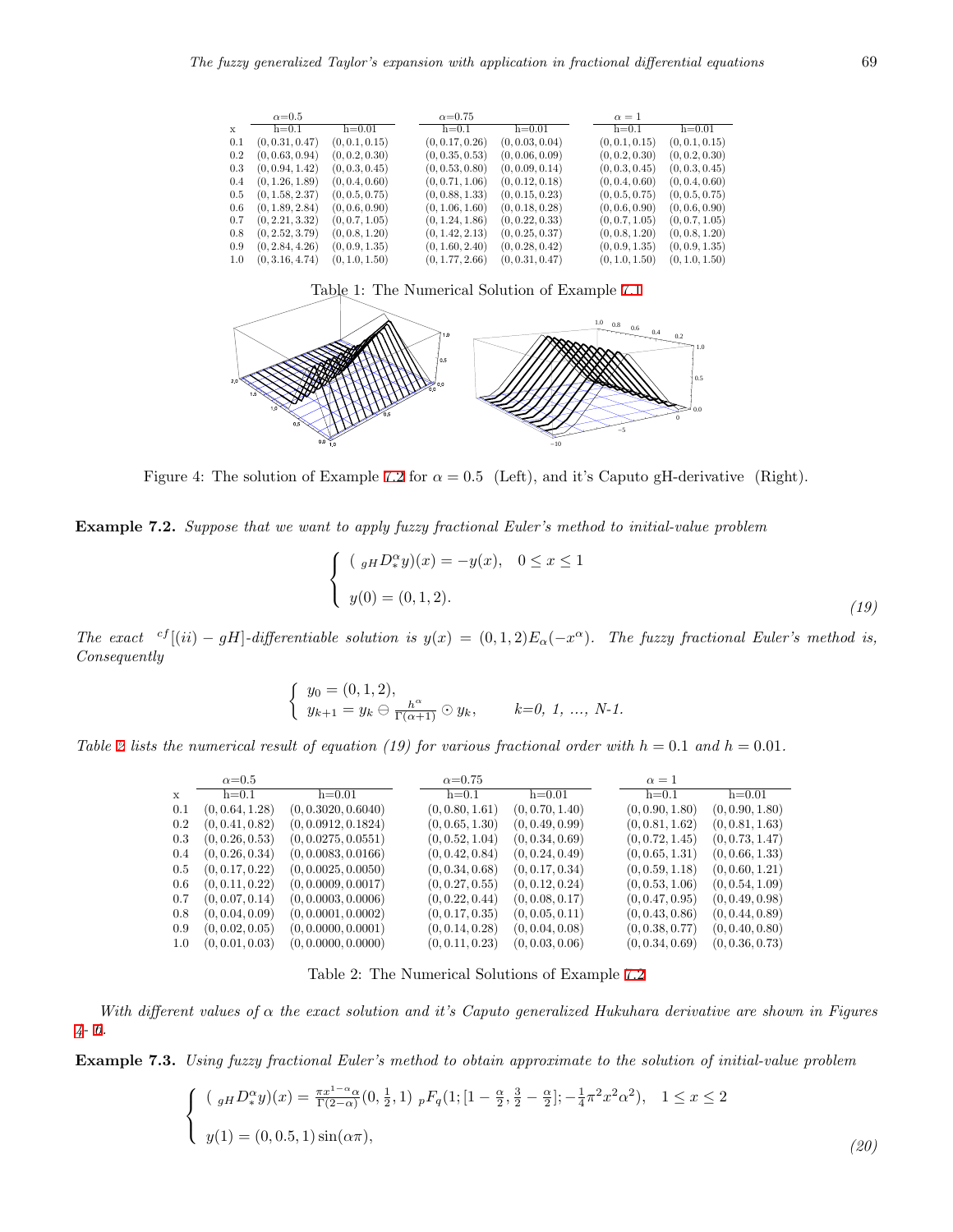

Figure 5: The solution of Example [7.2](#page-10-3) for  $\alpha = 0.75$  (Left), and it's Caputo gH-derivative (Right).



<span id="page-13-1"></span>Figure 6: The solution of Example [7.2](#page-10-3) for  $\alpha = 1$  (Left), and it's Caputo gH-derivative (Right).

*where*  $_pF_q(a;b;z)$  *is the generalized hypergeometric function, with*  $\alpha = 0.5$  *and various grade size gives the results listed in Table [3.](#page-13-2) The exact solution is*  $y(x) = (0, 0.5, 1) \sin(\pi \alpha x)$ , that has a switching point of type I at  $x = 1.463$  in sense of definition [2.13](#page-3-7). Dividing the interval [1,2] to N subinterval  $[x_k, x_{k+1}]$ , for  $k = 0, 1, ..., N-1$ , and assuming the *switching point belongs to*  $[x_j, x_{j+1}]$ *, the fuzzy fractional Euler's method for equation (20) is as follows* 

$$
\begin{cases}\ny_{k+1} = y_k \oplus \frac{h^{\alpha}}{\Gamma(\alpha+1)} \odot (\frac{\pi x_k^{1-\alpha} \alpha}{\Gamma(2-\alpha)} (0, \frac{1}{2}, 1) \, _pF_q(a; b; zx_k^2)), & k = 0, 1, ..., j \\
y_{k+1} = y_k \ominus (-1) \frac{h^{\alpha}}{\Gamma(\alpha+1)} \odot (\frac{\pi x_k^{1-\alpha} \alpha}{\Gamma(2-\alpha)} (0, \frac{1}{2}, 1) \, _pF_q(a; b; zx_k^2)), & k = j + 1, j + 2, ..., N - 1.\n\end{cases}
$$

*where*  $a = 1, b = [1 - \frac{\alpha}{2}, \frac{3}{2} - \frac{\alpha}{2}]$  and  $z = -\frac{1}{4}\pi^2\alpha^2$ .

|         |                     | $\alpha = 0.5$        |                     |
|---------|---------------------|-----------------------|---------------------|
| t.      | $h=0.1$             | $h=0.01$              | $h=0.001$           |
| 1.1     | (0, 0.49, 0.98)     | (0, 0.4936, 0.9875)   | (0, 0.4942, 0.9823) |
| 1.2     | (0, 0.46, 0.93)     | (0, 0.4745, 0.9514)   | (0, 0.4747, 0.9512) |
| 1.3     | (0, 0.42, 0.86)     | (0, 0.4468, 0.8923)   | (0, 0.4452, 0.8920) |
| 1.4     | (0, 0.41, 0.80)     | (0, 0.4024, 0.8092)   | (0, 0.4023, 0.8031) |
| $1.5\,$ | (0, 0.35, 0.71)     | (0, 0.3526, 0.7072)   | (0, 0.3523, 0.7062) |
| $1.6\,$ | (0, 0.30, 0.59)     | (0, 0.2945, 0.5835)   | (0, 0.2923, 0.5832) |
| $1.7\,$ | (0, 0.20, 0.43)     | (0, 0.2248, 0.4583)   | (0, 0.2246, 0.4545) |
| 1.8     | (0, 0.16, 0.31)     | (0, 0.1536, 0.3148)   | (0, 0.1536, 0.3903) |
| 1.9     | (0, 0.04, 0.13)     | (0, 0.0264, 0.1265)   | (0, 0.0011, 0.0234) |
| 2.0     | $(0, -0.00, -0.00)$ | $(0, -0.018, -0.012)$ | (0, 0.0000, 0.0000) |

<span id="page-13-2"></span>Table 3: The Numerical Solutions of Example [7.3](#page-12-3)

*The exact solution and it's*  ${}^{cf}[gH]$ -derivative with different values of  $\alpha$  are shown graphically, see Figure [7.](#page-14-13)

#### <span id="page-13-0"></span>**8 Conclusions**

We have proved some main theorem in fuzzy fractional calculus that are called mean value theorem for fuzzy Riemann-Liouville integral, Taylor's expansion for Caputo *gH*-derivative, and fuzzy generalized Taylor's formula. As an application of this concepts, the fuzzy fractional Euler's method is presented under Caputo *gH*-differentiability. This method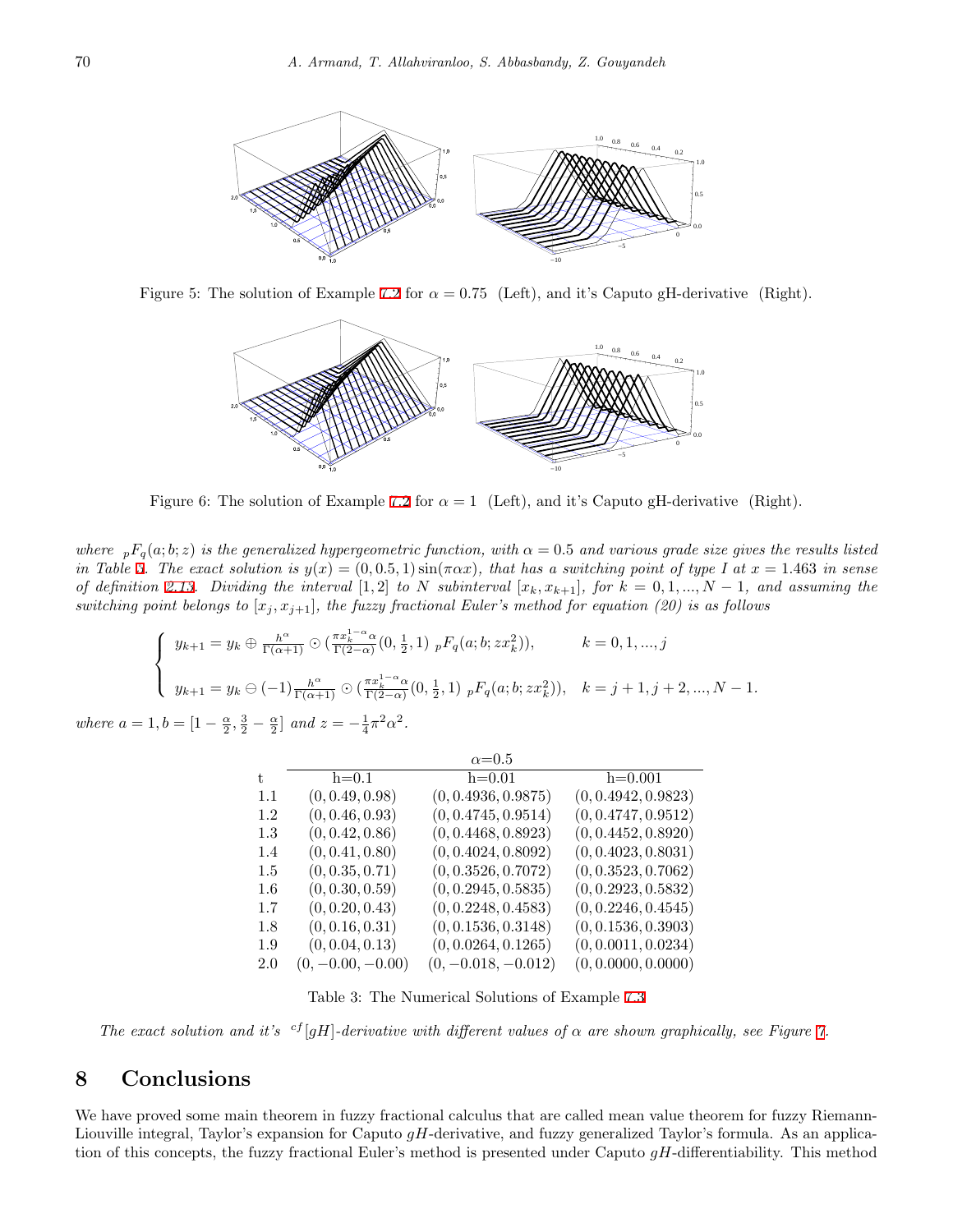

<span id="page-14-13"></span>Figure 7: The solution of Example [7.3](#page-12-3) for  $\alpha = 0.5$  (Left), and it's Caputo gH-derivative (Right).

can be used for solving fuzzy fractional differential equations without embedding it to two crisp fractional differential equations. Solving three fuzzy fractional differential equations illustrated the method and its simplicity efficiency.

#### **References**

- <span id="page-14-1"></span>[1] R.P. Agarwal, V. Lakshmikanthama, J. J. Nieto, *On The Concept of Solution for Fractional Differential Equations with Uncertainty*, Nonlinear Analysis, **72** (2010), 2859–2862.
- <span id="page-14-5"></span>[2] A. Ahmadian, M. Suleiman, S.Salahshour, D. Baleanu, *A Jacobi Operational Matrix for Solving A Fuzzy Linear Fractional Differential Equation*, Advances in Difference Equations, **2013** (2013), 1–29.
- <span id="page-14-4"></span>[3] R. Alikhani, F. Bahrami, *Global Solutions For Nonlinear Fuzzy Fractional Integral And Integrodifferential Equations*, Communications in Nonlinear Science and Numerical Simulation, **18** (2013), 2007–2017.
- <span id="page-14-6"></span>[4] T. Allahviranloo, A. Armand, Z. Gouyandeh, *Fuzzy fractional differential equations under generalized fuzzy Caputo derivative*, Journal of Intelligent & Fuzzy Systems, **26** (2014), 1481–1490.
- <span id="page-14-7"></span>[5] T. Allahviranloo, A. Armand, Z. Gouyandeh, H. Ghadiri, *Existence and Uniqueness of Solutions for Fuzzy Fractional Volterra-Fredholm Integro-Differential Equations*, Journal of Fuzzy Set Valued Analysis, **2013** (2013), 1–9.
- <span id="page-14-12"></span>[6] T. Allahviranloo, Z. Gouyandeh, A. Armand, A. Hasanoglu, *On Fuzzy Solutions For Heat Equation Based On Generalized Hukuhara Differentiability*, Fuzzy Sets and Systems, **265** (2015), 1–23.
- <span id="page-14-3"></span>[7] T. Allahviranloo, S. Salahshour, S. Abbasbandy, *Explicit Solutions Of Fractional Differential Equations With Uncertainty*, Soft Computting, **16** (2012), 297–302.
- <span id="page-14-11"></span>[8] G. A. Anastassiou, *Fuzzy Mathematics:Approximation Theory*, Studies in Fuzziness and Soft Computing, **251** (2010), 1434–9922.
- <span id="page-14-0"></span>[9] A. Armand, T. Allahviranloo, Z. Gouyandeh, *General Solution Of Basset Equation With Caputo Generalized Hukuhara Derivative*, Journal Of Applied Analysis and Computation, **6** (2016), 119–130.
- <span id="page-14-2"></span>[10] S. Arshad, V. Luplescu, *Fractional Differential Equation With Fuzzy Initial Conditon*, Electronic Journal Of Differential Equations, **34** (2011), 1–8.
- <span id="page-14-8"></span>[11] B. Bede, S. G. Gal, *Generalizations Of The Differentiability Of Fuzzy-Number-Valued Functions With Applications To Fuzzy Differential Equations*, Fuzzy Set and Systems, **151** (2005), 581–599.
- <span id="page-14-9"></span>[12] B. Bede, L. Stefanini, *Generalized Differentiability Of Fuzzy-Valued Functions*, Fuzzy Sets And Systems, **230** (2013), 119–141.
- <span id="page-14-10"></span>[13] B. Bede, L. Stefanini, *Solution Of Fuzzy Differential Equations With Generalized Differentiability Using Lu-Parametric Representation*, Eusflat, **1** (2011), 785– 790.